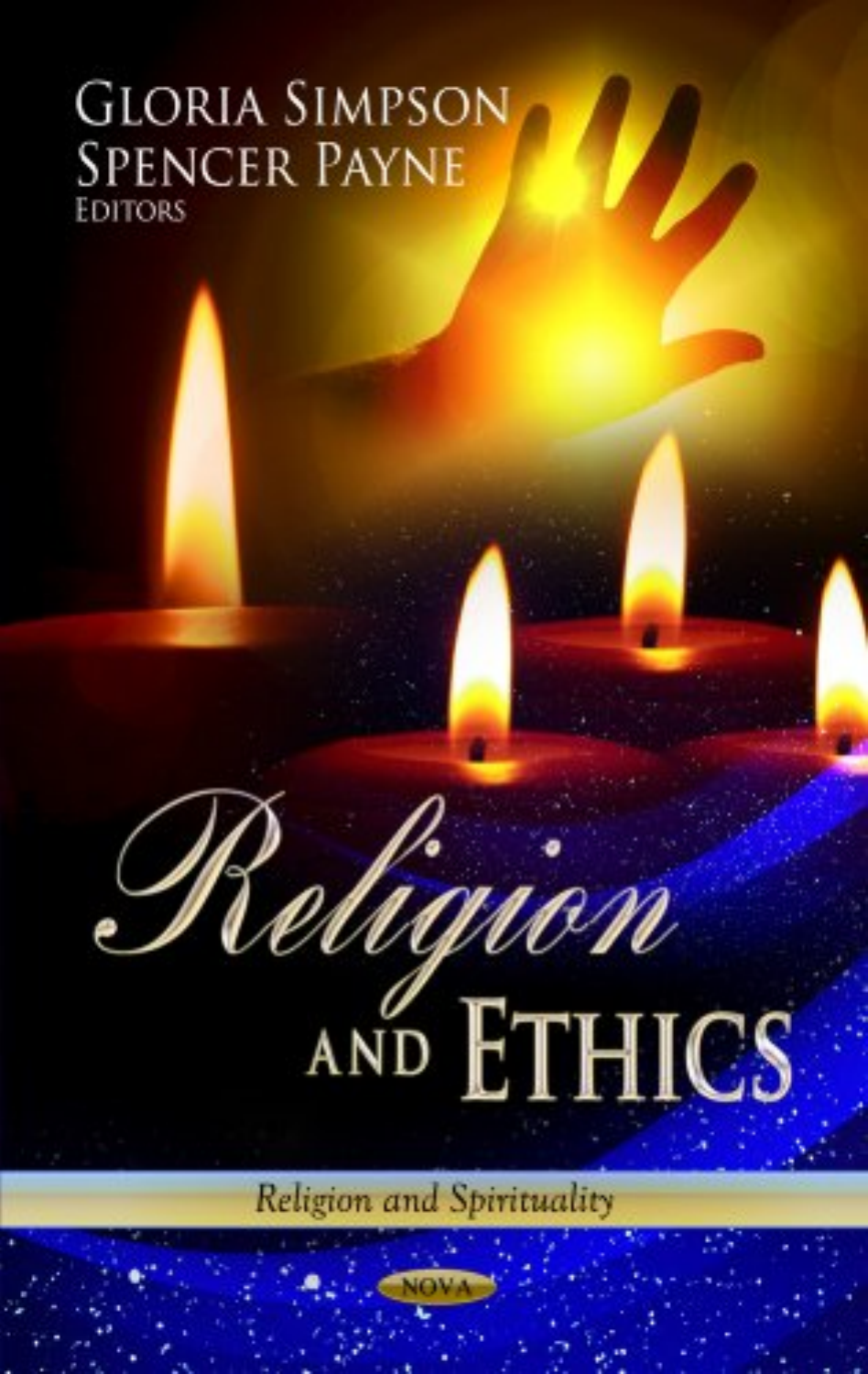pp. 73-97

In: Religion and Ethics ISBN: 978-1-62257-813-9 Editors: G. Simpson and S. Payne  $\degree$  2013 Nova Science Publishers Inc.

*Chapter 3* 

# **THE EVERLASTING CONFLICT EVOLUTION-AND-SCIENCE VERSUS RELIGIOSITY**

*Guillermo Paz-y-Miño-C*\***<sup>a</sup>** *and Avelina Espinosa***<sup>b</sup>**

**<sup>a</sup>** Department of Biology, University of Massachusetts Dartmouth, Dartmouth, MA, USA <sup>b</sup> Department of Biology, Roger Williams University, Bristol, RI, USA

#### **ABSTRACT**

In this chapter, we examine theoretically and quantitatively the relationship science-and-evolution awareness versus religiosity. For this, we use a Cartesian landscape where the dependent variable acceptance of evolution is plotted as function of three factors: religiosity or an individual's personal belief-convictions, level of understanding the essence of science, and familiarity with the concept of evolution. We contrast acceptance of evolution among five United States (US) and international populations, including: university professors in various disciplines, an equally highly trained group of specialized protisto-biologists, atheists, educators of prospective teachers, and college students (Grand Total *N* = 1,665 participants in scientific online polling). We discuss evidence in support of the hypothesis that the controversy over evolution-and-science versus religiosity is inherent to the incompatibility between scientific

 <sup>\*</sup> gpazymino@umassd.edu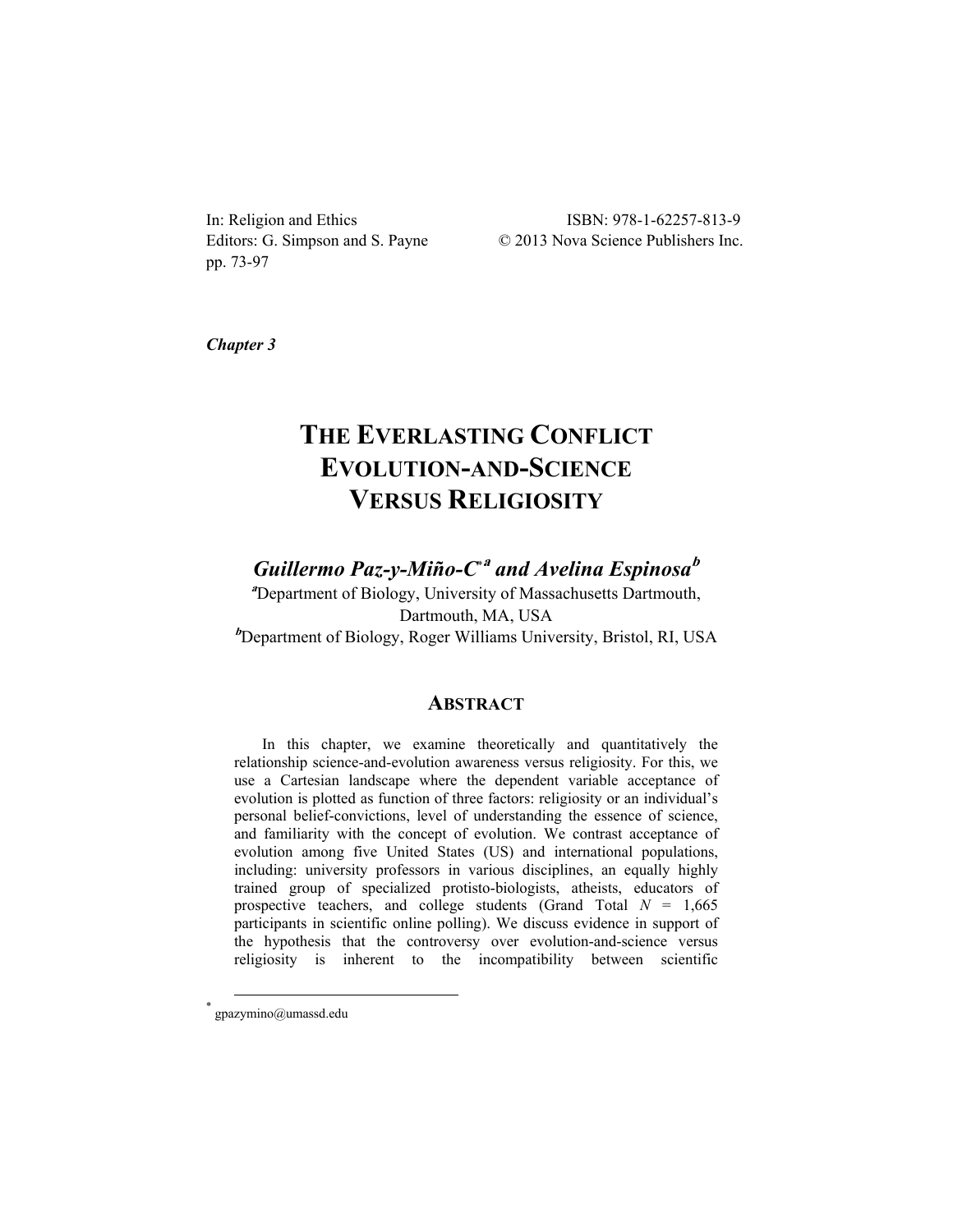rationalism/empiricism and the belief in supernatural causation. We report that the levels of understanding of science and evolution by the faculty, protisto-biologists, educators, and students decreased with increasing religiosity (= negative association of variables), and that the levels of understanding evolution increased with increasing understanding of science (= positive association of variables). Interestingly, the atheists, who had wide range of educational attainment and zero religiosity, had comparable levels of understanding the foundations of science and evolution to the highly educated faculty and protisto-biologists. The educators and students were the least knowledgeable about science/evolution and the most religious. After comparing our findings with the patterns of acceptance of evolution in the US and the world –and in the context of religiosity— we conclude that if science and religion *co-persist* in the future, the relationship between them will fluctuate between moderate and intense antagonism.

#### **INTRODUCTION**

The controversy over evolution-and-science versus religiosity –the latter exemplified in this chapter by creationists views about the origin and evolution of life on Earth, including Design Creationism or Intelligent Design, see **Box 1**— is inherent to the incompatibility between scientific rationalism/empiricism and the belief in supernatural causation (Paz-y-Miño-C and Espinosa 2012a). Here we examine this hypothesis theoretically and quantitatively by conceptualizing a Cartesian landscape where the dependent variable acceptance of evolution is plotted as function of three factors: first, religiosity or an individual's personal belief-convictions; second, his/her level of understanding the essence of science (as method to explore reality); and third, his/her familiarity with the processes and forces of change in organisms (the concept of evolution). We contrast levels of acceptance of evolution among samples of five populations of variable educational attainment, including: (1) highly educated university professors of New England, United States (US); (2) an equally highly trained group of specialized international scholars in protistology –a subfield of biology dedicated to the study of unicellular organisms that have a nucleus; the protistologists, as expected, were particularly knowledgeable about science and evolution— native to 25 countries; (3) a group of atheists, non-believers and agnostics native to 35 states in the US; (4) a group of educators of future educators –that is college and university faculty specialized in training prospective teachers— from all 50 states in the US; and (5) a representative group of college students from public, secular private, and religious institutions in New England, US.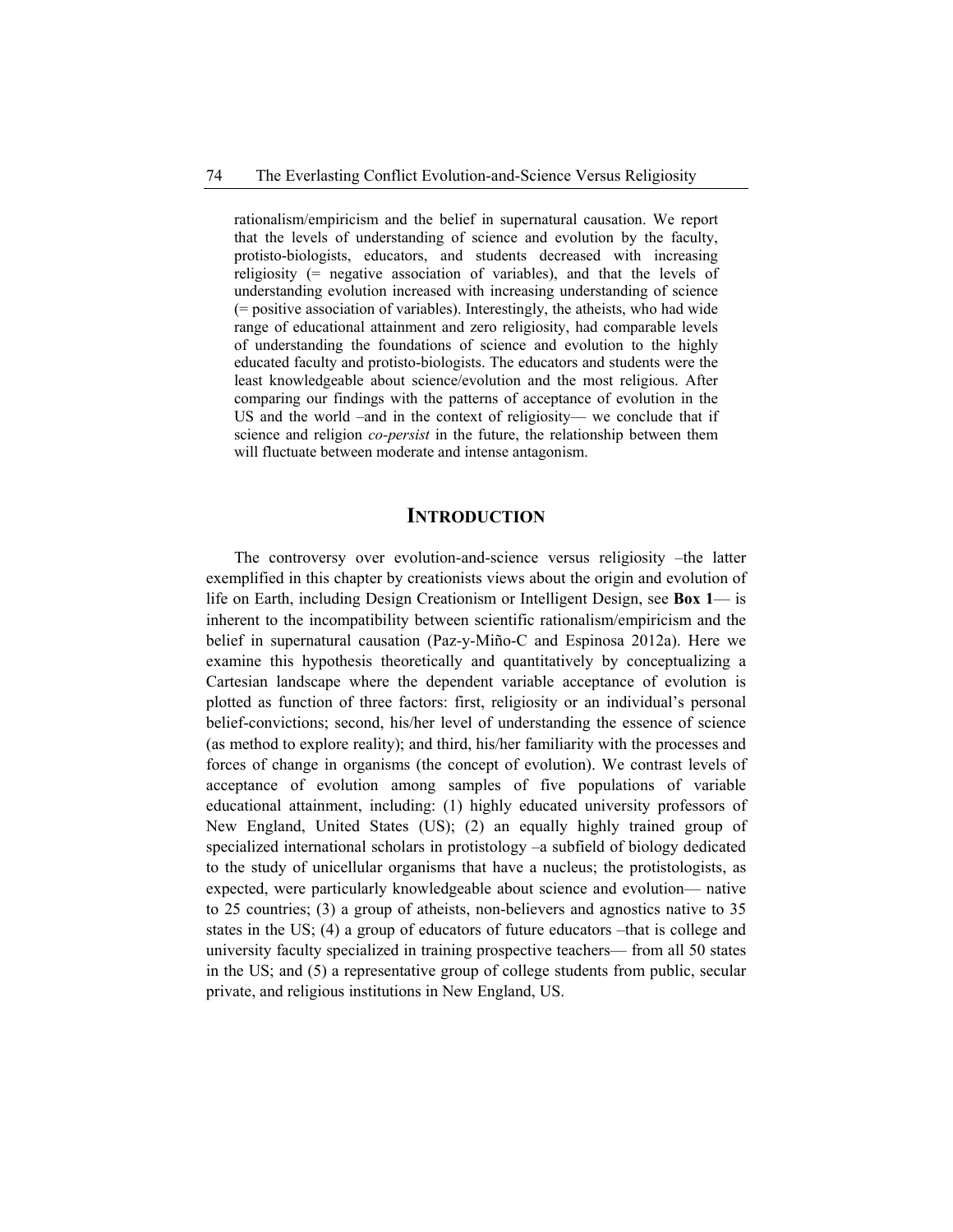#### **Box 1. Evolution, Creationism, Design Creationism or Intelligent Design.**

*Evolution*.—The concept of evolution provides naturalistic explanations about the origin of life, its diversification and biogeography, and the synergistic phenomena resulting from the interaction between life and the environment (Paz-y-Miño-C and Espinosa 2011b); mutations, gene flow, genetic drift and natural selection shape life's biological processes in Earth's ecosystems (Mayr 2001). Since the publication of *The Origin of Species* by Charles Darwin, in 1859, Darwinian evolution has been scrutinized experimentally; today the *theory of evolution* is widely accepted by the scientific community (Coyne 2009; Dawkins 2009; Paz-y-Miño-C and Espinosa 2011a, b, 2012a).

*Creationism*.—In contrast to evolution, creationism, theistic evolution, creation science or young-earth creationism (Petto and Godfrey 2007; Matzke 2010; Phy-Olsen 2010) rely on supernatural causation to explain the origin of the universe and life. These views are not recognized by scientists as evidence-based explanations of empirical reality (Padian 2009; Scott 2009; Paz-y-Miño-C and Espinosa 2009a, b, 2011a, b), or of cosmic processes which, according to modern understanding of "cosmic evolution," do encompass the formation of the universe, the emergence of the simplest elements that transformed into more complex elements and molecules, including prebiotic compounds in our planet and that, ultimately, led to the evolution of molecular diversity and complexity of today's living organisms and ecosystems (see Zaikowski et al. 2008; Krauss 2010; Paz-y-Miño-C and Espinosa 2011b, 2012a).

*Design Creationism or Intelligent Design*.—The doctrine of ID, born in the 1980s, proposes that a Designer is responsible, ultimately, for the assemblage of complexity in biological systems; according to ID, evolution cannot explain holistically the origin of the natural world, nor the emergence of intricate molecular pathways essential to life, nor the immense phylogenetic differentiation of life, and instead ID proposes an *intelligent agent* as the ultimate cause of nature (Pennock 2001; Young and Edis 2004; Forrest and Gross 2007a, b; Miller 2007, 2008; Petto and Godfrey 2007; Phy-Olsen 2010). In conceptually mistaken, type-I-error-based arguments to discredit evolution, ID has attributed randomness to molecular change, deleterious nature to single-gene mutations, insufficient geological time or population size for molecular improvements to occur, and invoked "design intervention" to account for complexity in molecular structures and biological processes (Paz-y-Miño-C et al. 2011). In 2005, ID was exposed in court (Dover, Pennsylvania, Kitzmiller et al. versus Dover School District et al. 2005; Padian and Matzke 2009; Wexler 2010) for violating the rules of science by "invoking and permitting supernatural causation" in matters of evolution, and for "failing to gain acceptance in the scientific community." Today, "design creationism" (as we refer to ID due to its designer/creator-based foundations; Pennock 2001; Paz-y-Miño-C and Espinosa 2010, 2011b; Paz-y-Miño-C et al. 2011a, 2012a) although defeated by science and in the courts, grows influential in the US, Europe, Australia and South America (Cornish-Bowden and Cárdenas 2007; Padian 2009; Branch et al. 2010; Forrest 2010; Matzke 2010; Wexler 2010).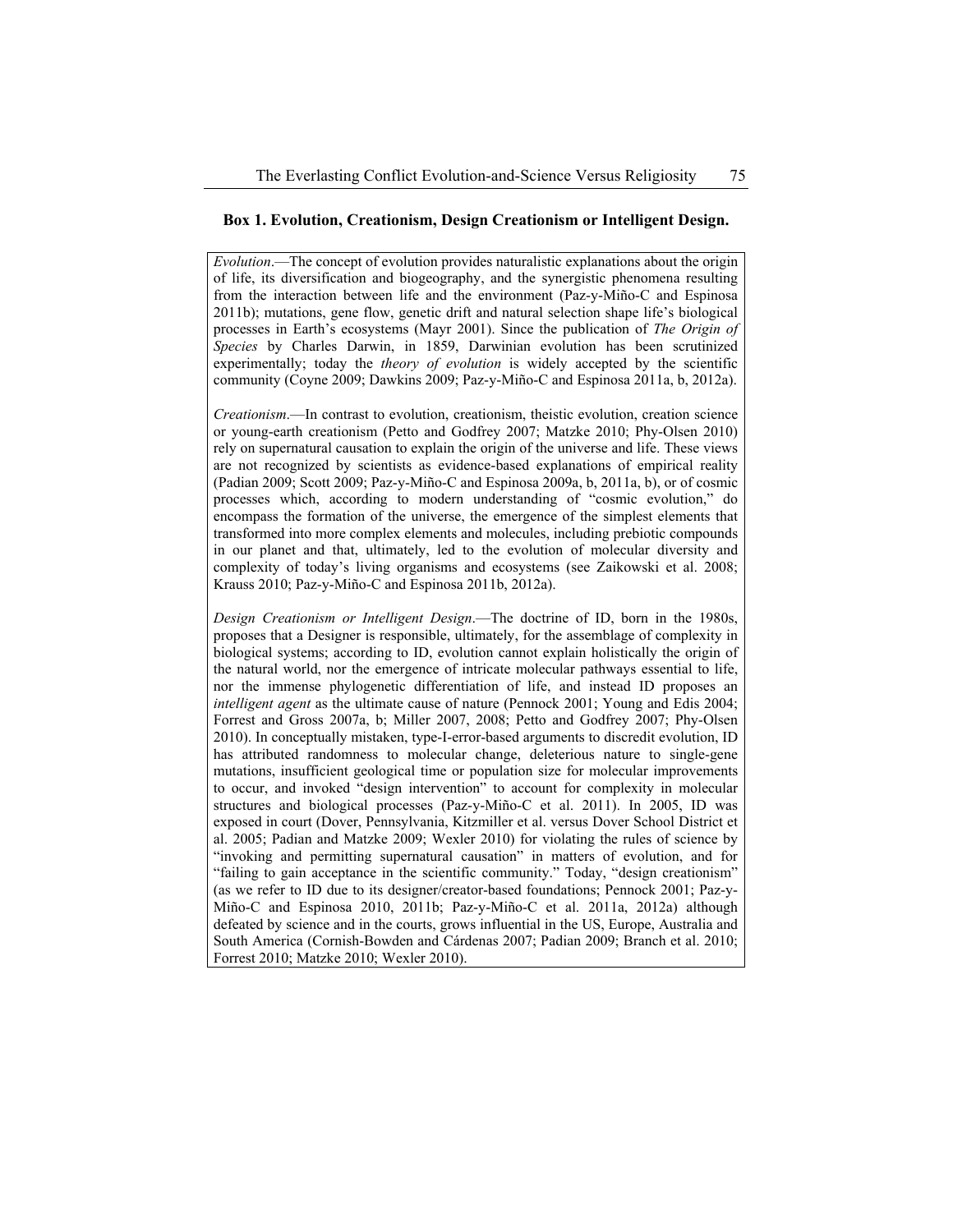The over representation of New Englanders was deliberate, considering their progressive and liberal socio-political views (which allowed comparisons with their international protistologists counterpart, who were equally progressive, data below) and public level of acceptance of evolution, 59%, which is the highest in the US (The Pew Research Center for the People & the Press 2005). In addition, New England is the least religious region in the US, where 27% of its citizens are "very religious" (i.e. they state that religion is an important part of their daily life and attend religious services weekly) in contrast to an average 40% in the whole US (The Gallup Poll 2012).

We selected the groups above to assess not only acceptance of evolution as function of the variables religiosity, science and evolution literacy, or as function of differential education level (from professors in diverse disciplines to college students), but also in association with zero religiosity, represented by the views of atheists, non-believers and agnostics (all explicitly confirmed to their no religiosity). Each of the five groups, therefore, represented a data point for comparative analysis and also served as a control of group attributes. For example, the professors of New England, the protistologists, and the educators of prospective teachers represented highly educated audiences in multiple fields of expertise (= New England faculty in 40 research-based disciplines within a single nationality and/or country of residence; protistologists in a single field of research from multiple nationalities and/or countries of residence; educators of prospective teachers in a non-science field, in 32 education specializations, and within a single nationality and/or country of residence); the atheists, non-believers and agnostics (= in a range of educational attainments, mostly outside academia, and within a single nationality and/or country of residence); and the students (= within a range of college educational levels, from freshman to senior, within a single nationality and/or country of residence). The profiles of these five populations have been extensively discussed in our previous publications (Paz-y-Miño-C and Espinosa 2012a, b; 2011a; 2009a, b).

# **CONCEPTUAL AND QUANTITATIVE ASSESSMENT OF ACCEPTANCE OF EVOLUTION AS FUNCTION OF THREE VARIABLES: RELIGIOSITY, SCIENCE AWARENESS, AND EVOLUTION LITERACY**

In a previous study (Paz-y-Miño-C and Espinosa 2012a), we plotted the dependent variable *acceptance of evolution* in a three-dimensional Cartesian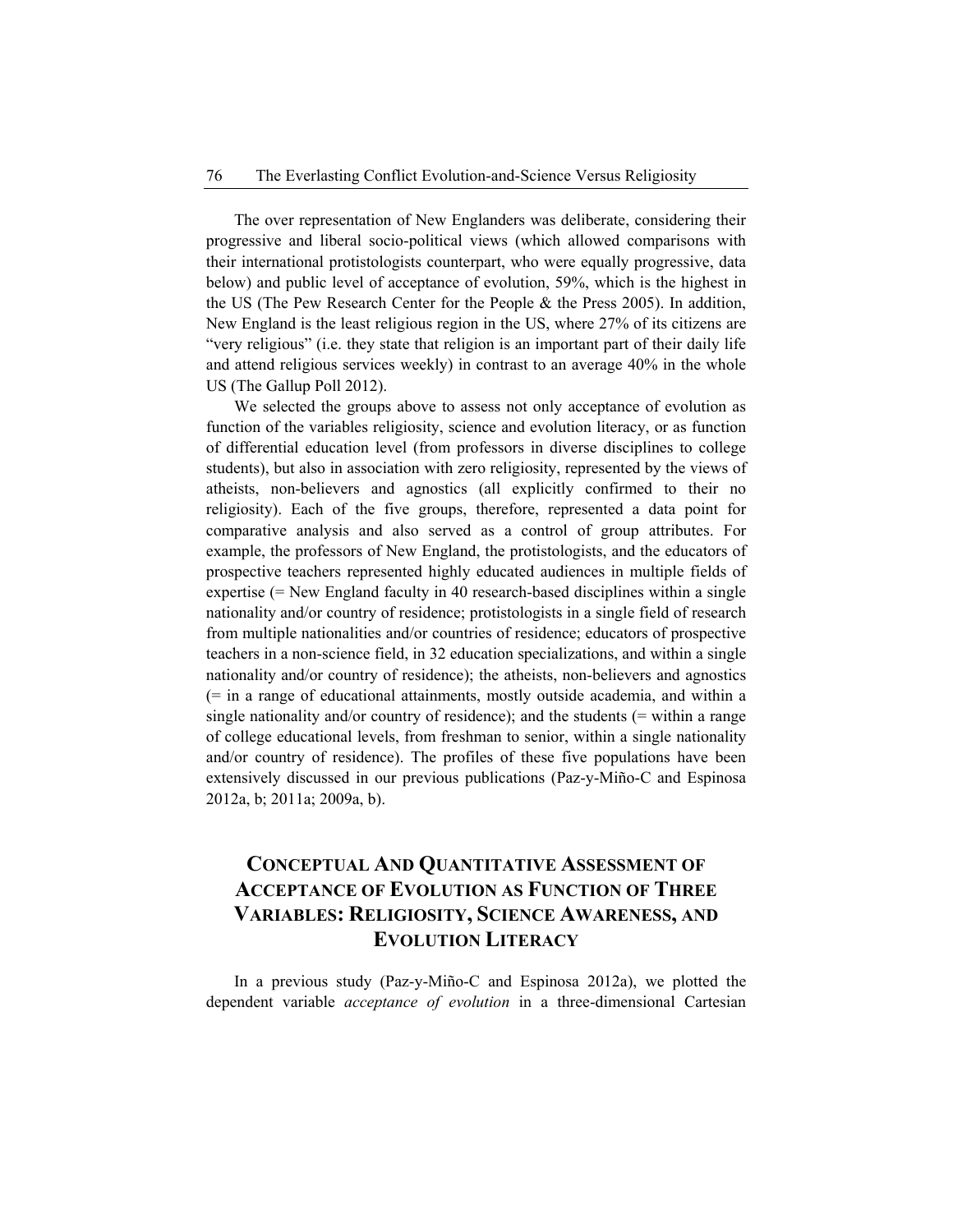coordinate landscape where the independent variables, *personal religious convictions*, *understanding how evolution works*, and *understanding the essence of science*, occupied the axes *x*, *y*, and *z*, respectively (**Figure 1**). The point zero, from which the coordinates originate, corresponds to a low (labeled *none*) religiosity, evolution, or science awareness condition, or a *no awareness corner*, which is a low probability of occurrence corner (LPC). Away from zero, the tips of the coordinates' arrows correspond to a high or *deep* religiosity, evolution, or science awareness. The highest acceptance of evolution corner is located in the top right of the landscape, where religiosity is low or none and evolution and science awareness are high or deep. The lowest acceptance of evolution corner is located in the bottom left of the landscape, where religiosity is high or deep and evolution and science awareness are low or none. A potentially highest personal conflict corner resides at the intersection of high or deep religiosity and evolution and science awareness; this potential conflict condition, however, can be resolved by an individual adopting self-comforting positions, such as: evolution and creationism are in harmony, non-overlapping magisteria (NOMA = the view that science and religion occupy separate domains; as in Gould 1999), or declaring agnosticism (= doubting about the existence or nonexistence of a deity). Note that four other corners are labeled LPC in **Figure 1** due to their low probability of occurrence (e.g. high or deep understanding of science combined with no understanding of evolution and no religiosity, which is unlikely; after Paz-y-Miño-C and Espinosa 2012a).

To quantitate the levels of religiosity, understanding of science and the evolutionary process and plot them according to the parameters depicted in **Figure 1**, we (Paz-y-Miño-C and Espinosa 2011a, 2012a, b) have used three descriptive indexes as characterizers of acceptance of evolution (each ranging from 0 to 3; least to most religious or knowledgeable about science or evolution): Religiosity Index *RI* (after The Pew Global Attitudes Project 2007), Science Index *SI* and Evolution Index *EI* (both after Paz-y-Miño-C and Espinosa 2011a, 2012a, b). These indexes are powerful predictors of religious views worldwide (47 countries; The Pew Global Attitudes Project 2007) and of levels of understanding science and the evolutionary process (e.g. sample of 1,665 US and international adults with diverse academic backgrounds, from college students to university professors; Paz-y-Miño-C and Espinosa 2011a, 2012a, b, this chapter). Each index relies on examining responses to simple, informative questions: Religiosity *RI*: +1 if responders believe that *faith in God is necessary for morality*, +1 if *religion is very important in their lives*, and +1 if *they pray daily*. Science *SI*: +1 if responders reject the idea that *scientific theories are based on opinions by scientists*, +1 if they disagree with the notion that *scientific arguments are as valid*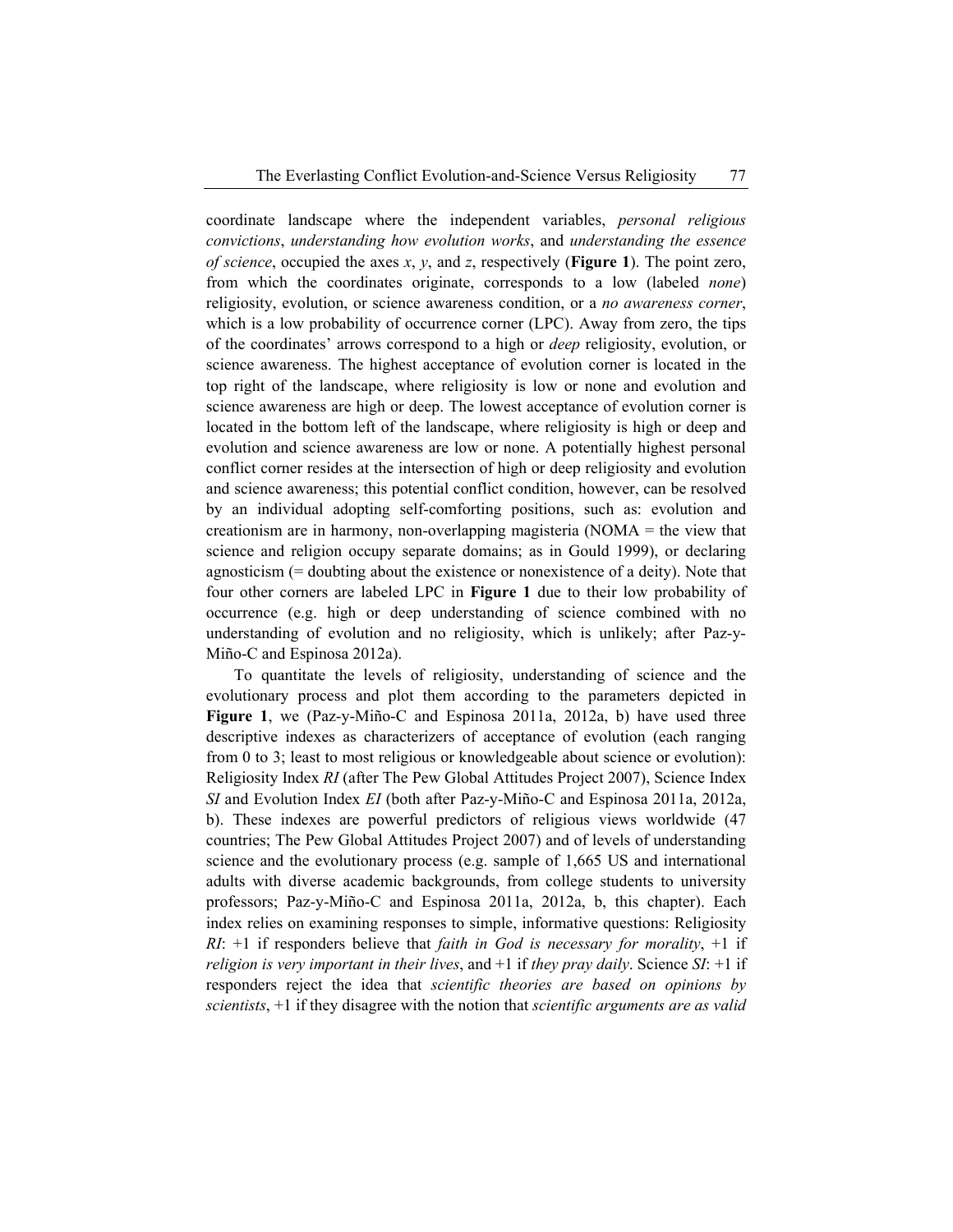*and respectable as their non-scientific counterparts*, and +1 if they reject the statement that *crime-scene and accident-scene investigators use a different type of scientific method to investigate a crime or an accident*; Evolution *EI*: +1 if responders reject the idea that *organisms acquire beneficial traits during their lifetimes and then pass on these traits to their descendants*, +1 if they disagree with the notion that *during evolution monkeys such as chimpanzees can turn into humans*, and +1 if they reject the statement that *the origin of the human mind and consciousness cannot be explained by evolution*.



Figure 1. Theoretical three dimensional landscape where acceptance of evolution is depicted as function of religiosity, science awareness, and evolution literacy. The point zero corresponds to low/none personal religious convictions, understanding how evolution works, or understanding of the essence of science; zero is a *no awareness corner*, with low probability of occurrence (LPC). The tips of the coordinates' arrows correspond to a high/deep religiosity, evolution, or science awareness. The *highest acceptance of evolution corner* (top right) is characterized for its low religiosity and high/deep evolution and science awareness. The *lowest acceptance of evolution corner* (bottom left) is characterized by its high religiosity and low evolution and science awareness. A potentially highest *personal conflict corner* resides at the intersection of high or deep religiosity and evolution and science awareness; this conflict condition can be resolved by the individual adopting comforting positions, such as: evolution and creationism are in harmony, non-overlapping magisteria (= science and religion occupy separate domains), or agnosticism (doubt about the existence or nonexistence of a deity). Other corners are also labeled LPC due to their low probability of occurrence (modified from Paz-y-Miño-C and Espinosa 2012a, Journal of Eukaryotic Microbiology, with permission).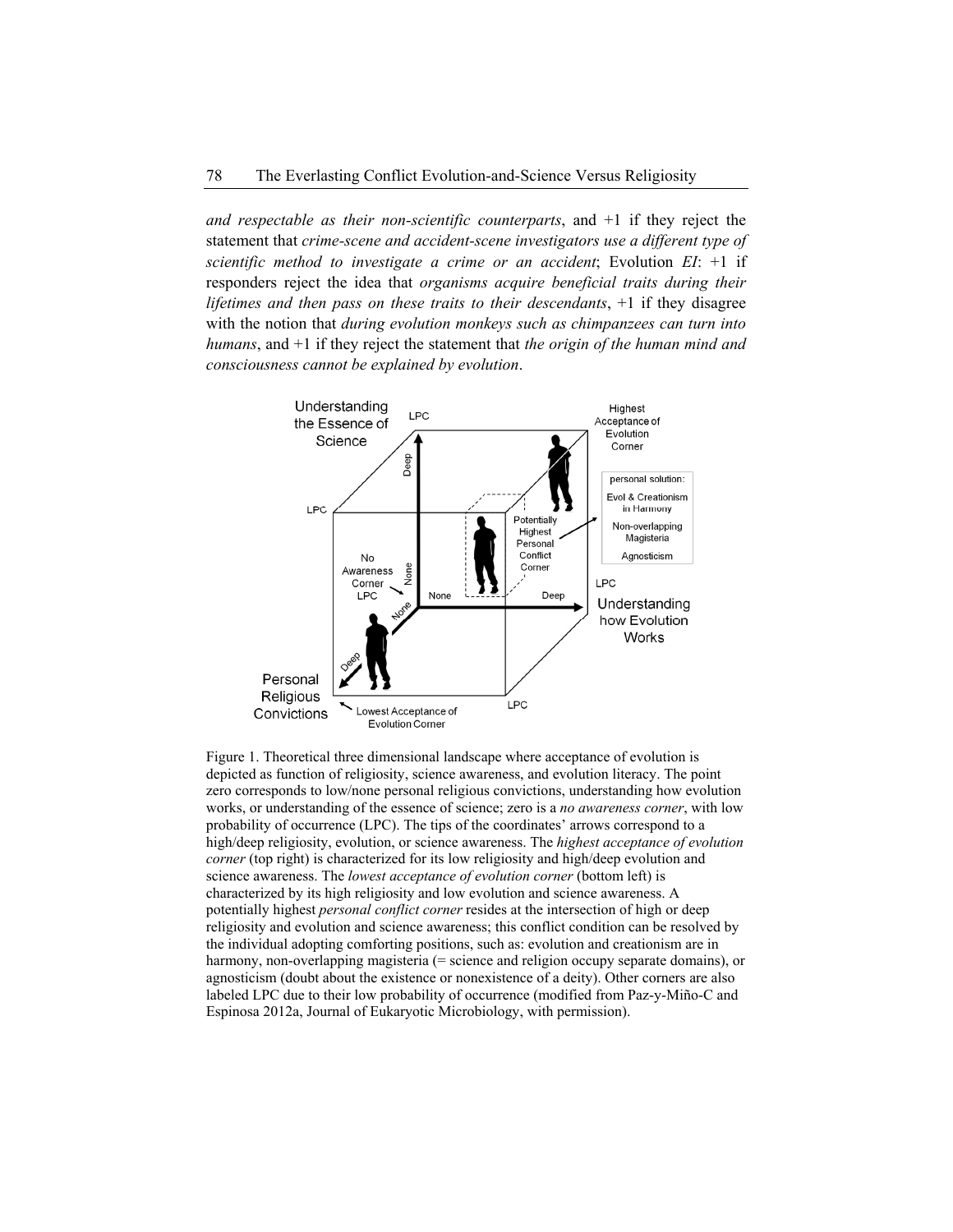## **APPLYING THE** *RI***,** *SI* **AND** *EI* **CARTESIAN LANDSCAPE TO FIVE POPULATIONS**

In **Figure 2**, we summarize the results of using this index approach to assess the patterns of acceptance of evolution as function of *RI*, *SI* and *EI* among the five populations mentioned above, which summarized profiles were (demographic details of each population are provided in Paz-y-Miño-C and Espinosa 2012a, b; 2011a; 2009a, b): 244 New England faculty (93% PhD/doctorate holders in 40 disciplines across 35 colleges and universities), 50 international protistologists (70% Ph.D./doctorate holders), 133 atheists, non-believers and agnostics (28% bachelors degree, 26% masters, 20% Ph.D./doctorate holders, 13% associate or technical degrees, 7% high school degree, and 6% professional degrees), 411 US educators of prospective teachers (85% Ph.D./doctorate holders in 32 education specializations), and 827 New England college students (freshman 26.3%, sophomore 24.3%, junior 23.6%, senior 25.8%; who were enrolled at three types of institutions: public 21.0%, secular private 50.5%, and religious 28.5%).

Note that although participants in our online surveys were asked to not skip questions, they could do it freely (= human subjects/Institutional Review Policies across institutions that granted permission to our studies); therefore, the total number of responders (*N* values) per group and per survey topic, which is reported in **Figures 2** to **6**, can vary; this should be evident when comparing among figure captions.

The New England faculty held the highest acceptance of evolution position as function of *RI*, *SI* and *EI* (**Figure 2**): 94% indicated to *accept evolution openly regardless of others opinions* and 82% thought that *evolution is definitely true* (*RI* = 0.49; *SI* = 2.49; *EI* = 2.49), followed by the atheists (93% and 90%; *RI* = 0.00; *SI* = 2.34; *EI* = 2.41), the protistologists (92% and 82%; *RI* = 0.46; *SI* = 2.30; *EI* = 2.48), the educators of prospective teachers (72% and 63%;  $RI = 1.31$ ;  $SI = 1.98$ ;  $EI = 1.77$ , and the students (63% and 58%;  $RI = 0.89$ ;  $SI = 1.80$ ;  $EI = 1.60$ ).

When analyzing these patterns in more detail, we found –and this was noteworthy in respect to the atheists— that the levels of understanding the foundations of science and evolution among the professors, the atheists and the protistologists were statistically similar and higher than the educators' or the students' (**Figure 3a** and **b**); note that the latter two groups were statistically indistinguishable from one another. Although not surprisingly the atheists', nonbelievers' and agnostics' religiosity was zero, the protistologists and New England faculty were the next least religious groups, followed by the educators of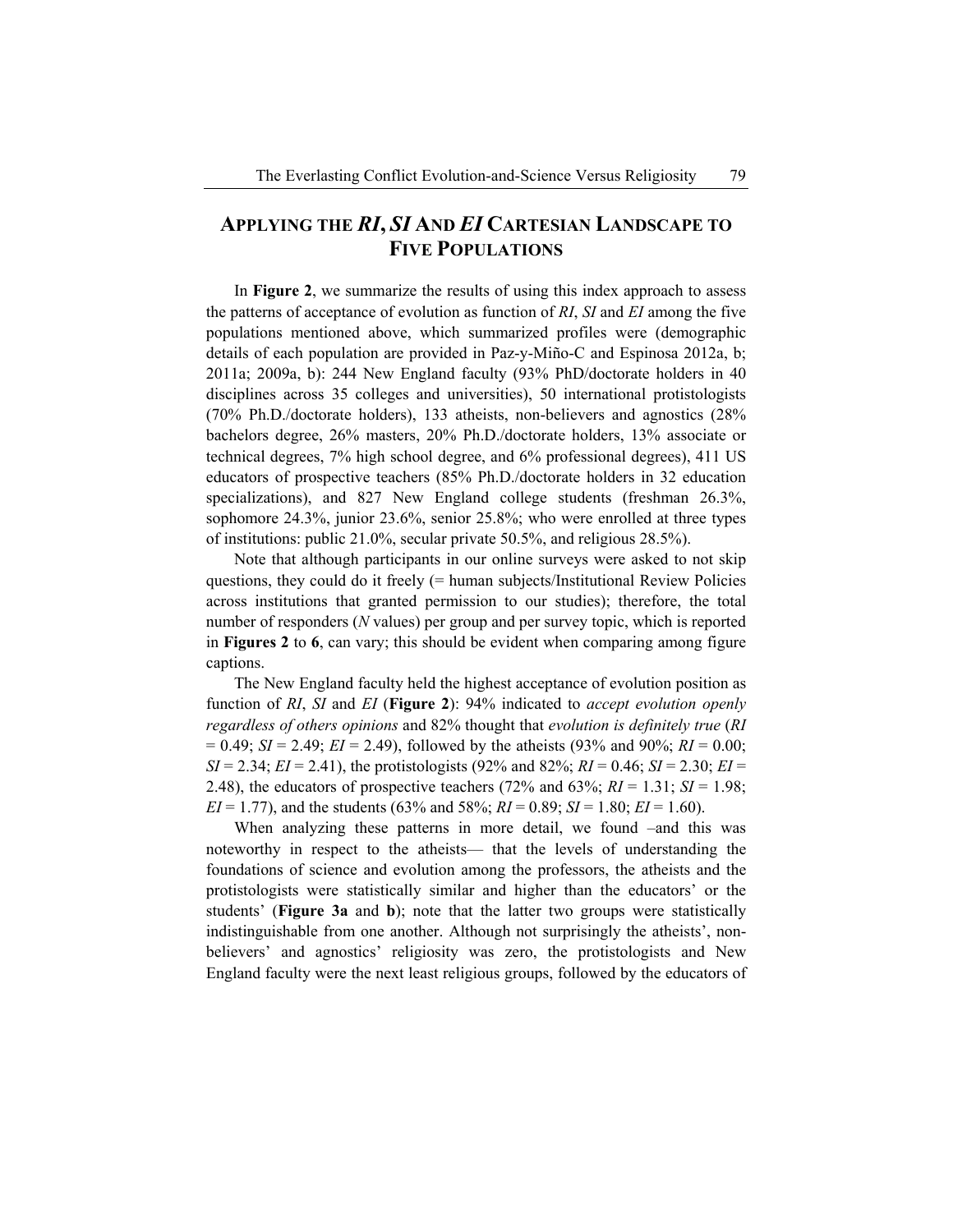prospective teachers, and the students (**Figure 3c**). Remarkably, the educators were significantly more religious than the students.



Figure 2. Acceptance of evolution plotted as function of religiosity (*RI*), science (*SI*), and evolution (*EI*) indexes. Each index ranges from 0 to 3 (least to most religious or knowledgeable about science or evolution; see text for details). The three-dimensional landscape is consistent with the theoretical parameters depicted in Fig. 1; note, however, that in this Figure the scale of each dimension differs to enhance the display of data. The New England faculty held the highest acceptance of evolution position  $(N = 244; RI =$ 0.49; *SI* = 2.49; *EI* = 2.49), followed by atheists (*N* = 133; *RI* = 0.00; *SI* = 2.34; *EI* = 2.41), protistologists ( $N = 50$ ;  $RI = 0.46$ ;  $SI = 2.30$ ;  $EI = 2.48$ ), educators of prospective teachers (*N* = 411; *RI* = 1.31; *SI* = 1.98; *EI* = 1.77), and students (*N* = 827; *RI* = 0.89; *SI* = 1.80; *EI* = 1.60). Percentage values written within brackets correspond to responders admitting to *accept evolution openly regardless of others opinions* (first value), or thinking that *evolution is definitely true* (second value).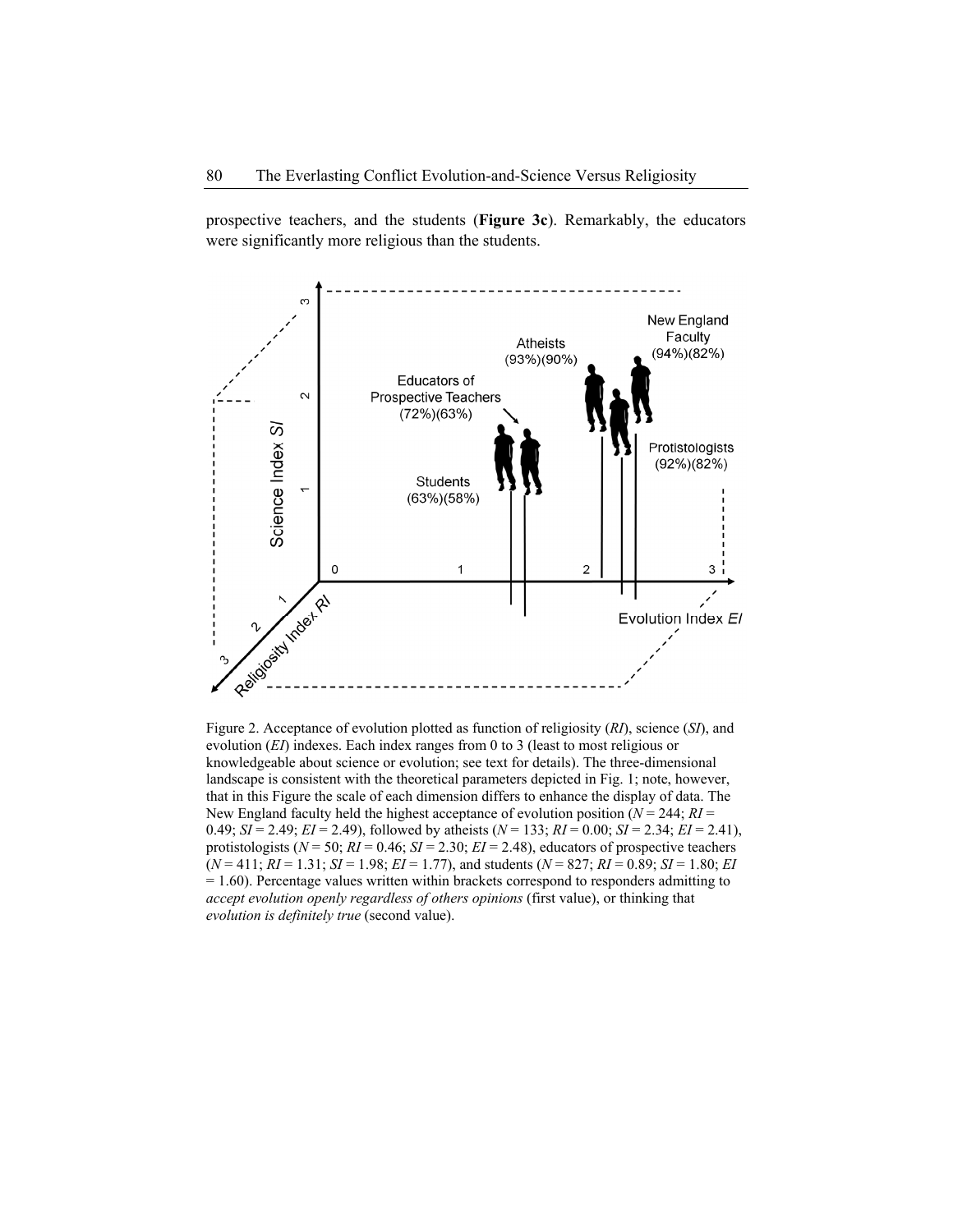

Figure 3. Understanding-of-science, evolution and religiosity indexes of New England faculty (*NE Fac*), atheists, protistologists (*Protistol*), educators of prospective teachers (*Edu*) and college students (*Stu*). Each index ranges from 0 to 3 (lower to higher levels of understanding of science and evolution, or least to most religious position) as follows: *a*, for the *understanding-of-science index*, responders received +1 if they rejected the idea that *scientific theories are based on opinions by scientists*, +1 if they disagreed with the notion that *scientific arguments are as valid and respectable as their nonscientific counterparts*, and +1 if they rejected the statement that *crime-scene and accident-scene investigators use a different type of scientific method to investigate a crime or an accident*; Kruskal-Wallis one-way ANOVA on ranks,  $H = 119.336$ ,  $df = 4$ ,  $P \le 0.001$ . *b*, for the *evolution index*, responders received +1 if they rejected the idea that *organisms acquire beneficial traits during their lifetimes and then pass on these traits to their descendants*, +1 if they disagreed with the notion that *during evolution monkeys such as chimpanzees can turn into humans*, and +1 if they rejected the statement that *the origin of the human mind and consciousness cannot be explained by evolution*; Kruskal-Wallis one-way ANOVA on ranks,  $H = 262.282$ ,  $df = 4$ ,  $P \le 0.001$ . *c*, for the *religiosity index*, responders received +1 if they agreed with the idea that *faith in God is necessary for morality*, +1 if they accepted the statement that *religion is very important in their lives*, and +1 if they admitted to *pray daily*; Kruskal-Wallis one-way ANOVA on ranks, *H* = 95.678, *df* = 3, *P*≤0.001 (N/A = non-applicable for Atheists whose RI = 0). *Lowercase letters* indicate Dunn-test two-tail pair-wise comparisons within groups *P*≤0.05. *NE Fac*, *N* = 222; *Atheists*,  $N = 133$ ; *Protistol*,  $N = 50$ ; *Edu*,  $N = 411$ ; and *Stu*,  $N = 576$ . Error bars are standard errors.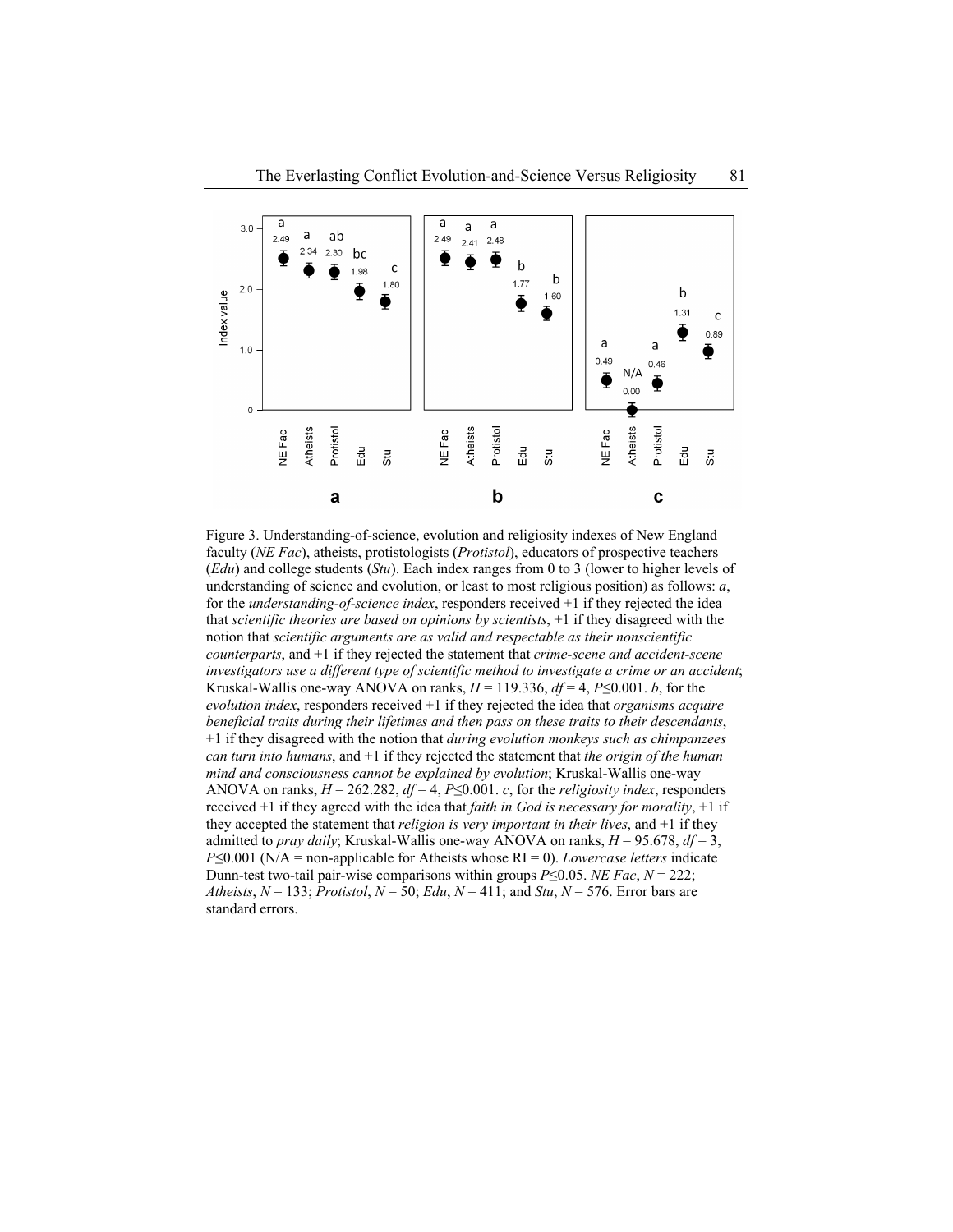# **INDEX ASSOCIATIONS BETWEEN RELIGIOSITY, SCIENCE AWARENESS, AND EVOLUTION LITERACY**

The five groups showed directionality in the association between indexes (**Figure 4**). Except for atheists, non-believers and agnostics, whose religiosity was always zero (*RI* = 0; 100% of responders, **Figure 3c**), and science awareness and evolution literacy high  $(SI = 2.34$  and  $EI = 2.41$ , respectively, 100% of responders, **Figure 4b, g**), the levels of understanding of science and evolution by the New England faculty, protistologists, educators of prospective teachers, and students decreased with increasing religiosity (= negative association of variables); in contrast, the levels of understanding of evolution increased with increasing understanding of science (= positive association of variables).

The scale at which the *SI* and *EI* indexes decreased as function of increasing *RI* was in accordance with the high levels of understanding of science/evolution, and low religiosity, by the faculty and protistologists in respect to an intermediate and low levels of understanding of science/evolution, and high religiosity, by the educators of prospective teachers and the students, respectively (first and second rows, **Figure 4**). Analogously, the scale at which the *EI* index increased as function of *SI* was in accordance with the high understanding of science/evolution by the faculty, atheists and protistologists, and the intermediate and low levels of understanding of science by the educators of prospective teachers and the students, respectively (third row, **Figure 4**).

Note as well the following pattern in **Figure 4**: in the context of *SI* versus *RI* comparisons, the highest to lowest levels of understanding of science by the faculty (NE Fac *SI* = 2.59 to 2.0; 69.8% to 3.2% of responders; index  $R^2 = 0.964$ ,  $P = 0.009$ ; **Figure 4a**), protistologists (Protistol *SI* = 2.31 to 1.33; 72.0% to 6.0% of responders; index  $R^2 = 0.355$ ,  $P = 0.202$ ; **Figure 4c**), educators of prospective teachers (Edu *SI* = 2.15 to 1.57; 35.5% to 18.5% of responders; index  $R^2 = 0.814$ , *P* = 0.049; **Figure 4d**), and students (Stu *SI* = 1.97 to 1.32; 53.5% to 12.3% of responders; index  $R^2 = 0.969$ ,  $P = 0.007$ ; **Figure 4e**) corresponded to the lowest to highest levels of religiosity (*RI* = 0.0 to 3.0) in each group, respectively.

In the context of *EI* versus *RI*, the highest to lowest levels of understanding of evolution by the New England faculty (NE Fac *EI* = 2.53 to 2.0; 69.8% to 3.2% of responders; index  $R^2 = 0.811$ ,  $P = 0.049$ ; **Figure 4f**), protistologists (Protistol  $EI =$ 2.56 to 1.33; 72.0% to 6.0% of responders; index  $R^2 = 0.732$ ,  $P = 0.072$ ; **Figure 4h**),educators of prospective teachers (Edu *EI* = 2.16 to 1.25; 35.5% to 18.5% of responders; index  $R^2 = 0.986$ ,  $P = 0.003$ ; **Figure 4i**), and students (Stu  $EI = 1.67$ to 1.35; 53.5% to 12.3% of responders; index  $R^2 = 0.894$ ,  $P = 0.027$ ; **Figure 4j**)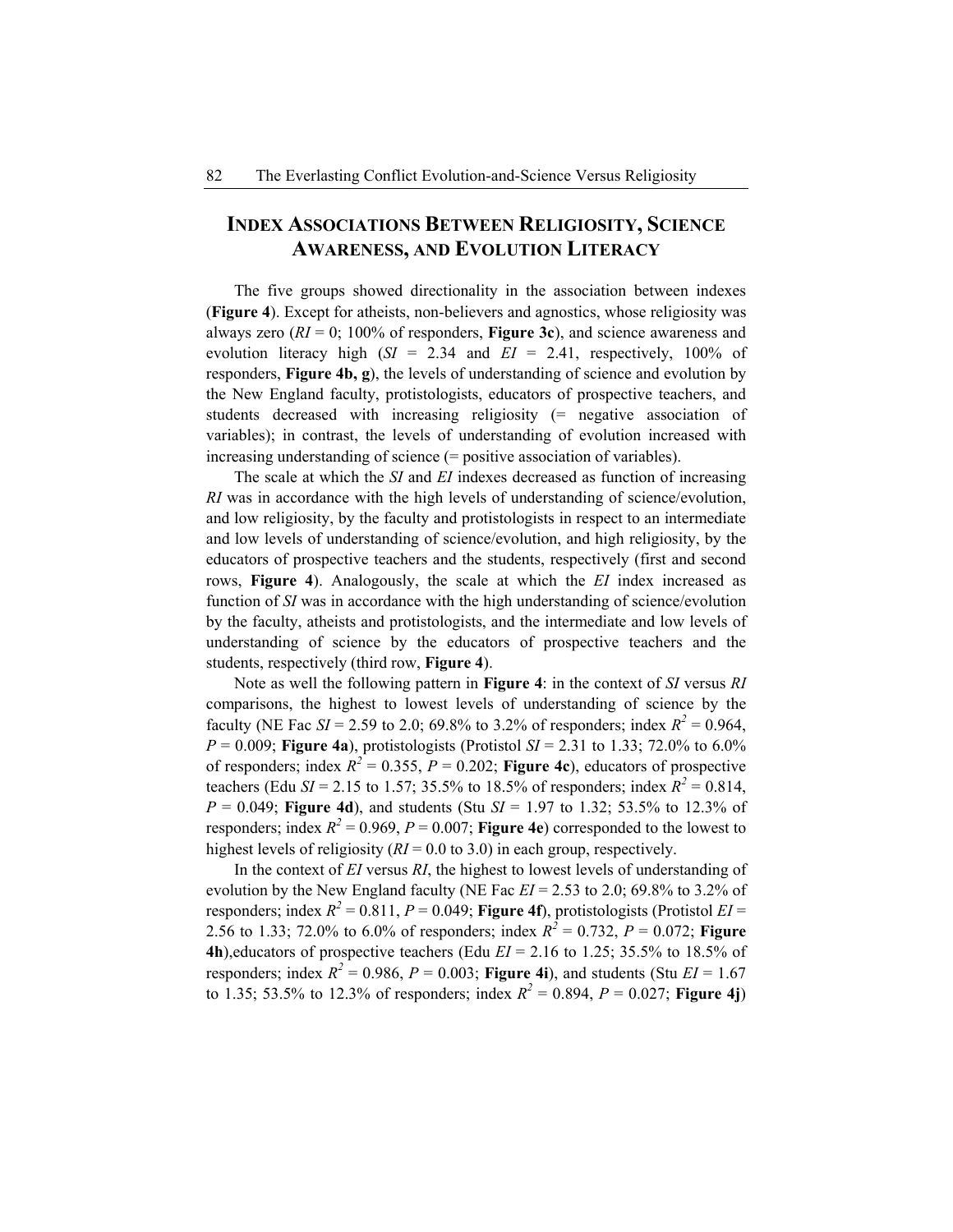corresponded to the lowest to highest levels of religiosity (*RI* = 0.0 to 3.0) in each group, respectively.



Figure 4. Association between understanding-of- science, evolution and religiosity indexes of New England faculty (*NE Fac*), atheists, protistologists (*Protistol*), educators of prospective teachers (*Edu*), and college students (*Stu*). The linear regressions depict the association between the 0-to-3 levels of: first row, *science index* versus *religiosity index*; second row, *evolution index* versus *religiosity index*; and third row, *evolution index* versus *science index* for each of the subpopulations of responders (i.e., *NE Fac*: *a*, *f*, *k*; *Atheists*: *b*, *g*, *l*; *Protistol*: *c*, *h*, *m*; *Edu*: *d*, *i*, *n*; and *Stu e*, *j*, *o*); the inverse association between level of understanding of science/evolution and level of religiosity (first and second rows), as well as the direct association between level of understanding of evolution and level of understanding of science (third row) are evident. Numbers above and below regression lines correspond to index values and percent of responders per data point, respectively. Linear regressions one tail: *a*,  $R^2 = 0.964$ ,  $P = 0.009$ ; *b*, N/A; *c*,  $R^2 = 0.355$ ,  $P = 0.202$ ; *d*,  $R^2 = 0.814$ ,  $P = 0.049$ ; *e*,  $R^2 = 0.969$ ,  $P = 0.007$ ; *f*,  $R^2 = 0.811$ ,  $P = 0.049$ ; *g*, N/A; *h*,  $R^2 =$ 0.732,  $P = 0.072$ ; *i*,  $R^2 = 0.986$ ,  $P = 0.003$ ; *j*,  $R^2 = 0.894$ ,  $P = 0.027$ ; *k*,  $R^2 = 0.989$ ,  $P =$ 0.002; *l*,  $R^2 = 0.503$ ,  $P = 0.145$ ; *m*,  $R^2 = 0.398$ ,  $P = 0.184$ ; *n*,  $R^2 = 0.986$ ,  $P = 0.003$ ; and *o*,  $R^2 = 0.996$ ,  $P = 0.0005$ . *NE Fac*,  $N = 222$ ; *Atheists*,  $N = 133$ ; *Protistol*,  $N = 50$ ; *Edu*,  $N = 123$ 411; and *Stu*, *N* = 576. Error bars are standard errors.

Finally, in the context of *EI* versus *SI*, the lowest to highest levels of understanding of evolution by the New England faculty (NE Fac  $EI = 1.50$  to 2.68; 1.8% to 59.5% of responders; index  $R^2 = 0.989$ ,  $P = 0.002$ ; **Figure 4k**),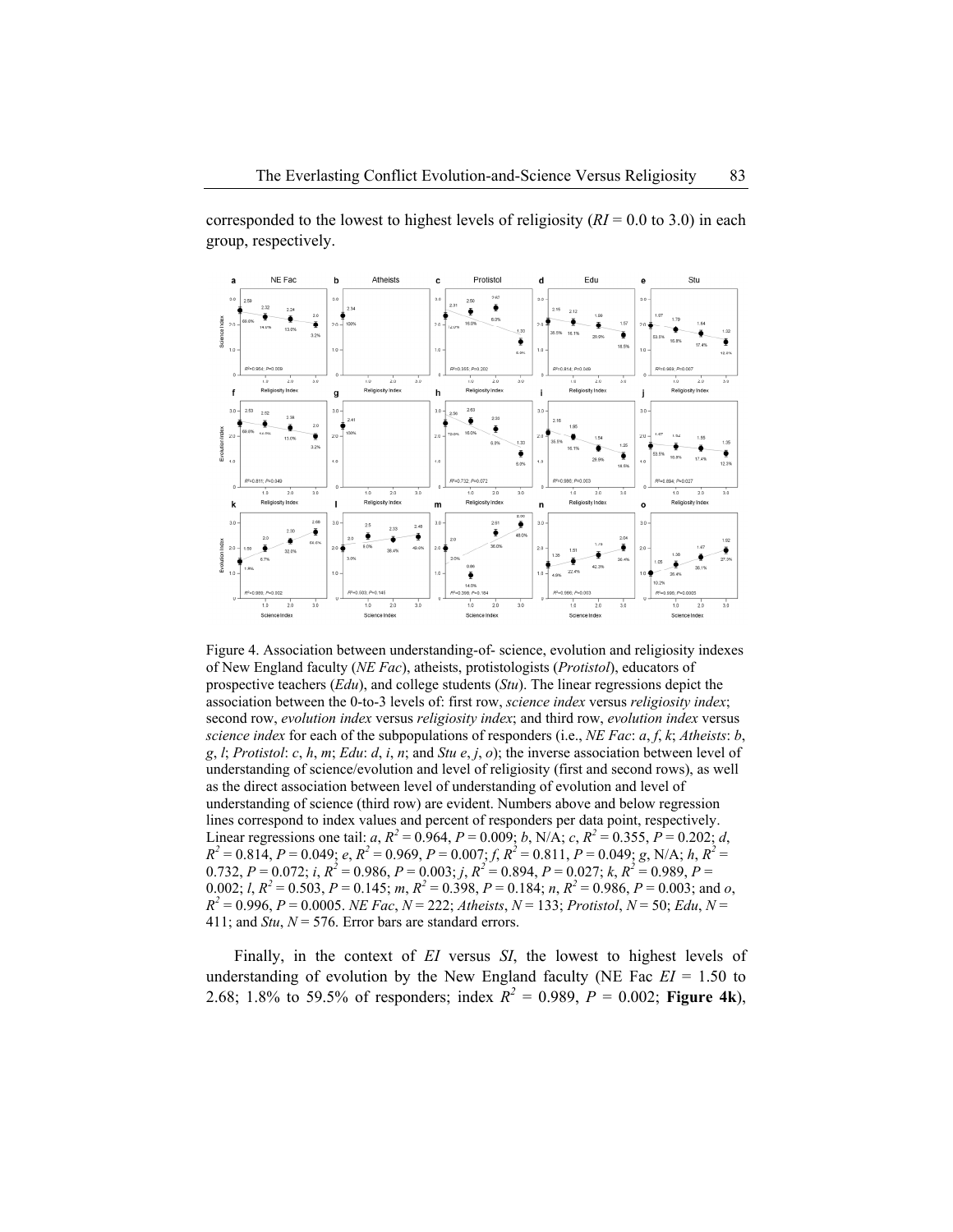atheists, non-believers and agnostics (Atheists  $EI = 2.0$  to  $2.48$ ;  $3.0$  % to  $49.6\%$  of responders; index  $R^2 = 0.503$ ,  $P = 0.145$ ; **Figure 41**), protistologists (Protistol  $EI =$ 2.0 to 2.88; 2.0% to 48.0% of responders; index  $R^2 = 0.398$ ,  $P = 0.184$ ; **Figure 4m**), educators of prospective teachers (Edu *EI* = 1.35 to 2.04; 4.9% to 30.4% of responders; index  $R^2 = 0.986$ ,  $P = 0.003$ ; **Figure 4n**), and students (Stu  $EI = 1.05$ to 1.92; 10.2% to 27.3% of responders; index  $R^2 = 0.996$ ,  $P = 0.0005$ ; **Figure 40**) corresponded to the lowest to highest levels of understanding of science  $(SI = 0.0$ to 3.0) in each group, respectively.

In summary, the data presented in **Figure 4** confirms that the higher the level of understanding of science and evolution the lower the level of religiosity among all responders, but remember the 0% religiosity among atheists and their comparable science- and evolution-literacy levels to the professors and the protistologists (**Figure 3** and **4b, g**). Likewise, the higher the level of understanding of science the higher the level of understanding of evolution in all groups (lower row **Figure 4**). Note that **Figures 3a**, **b** and **4b**, **g**, **l** do not imply that atheists, non-believers and agnostics have equal training in the sciences or evolution as the highly educated scholars or educators, but simply that in the questions reported here these groups were comparable, except for religiosity which, among atheists, non-believers and agnostics, was always 0.0%.

It is interesting, however, that the atheists, non-believers and agnostics showed the least steepness in the regression line between *EI* and *SI* ( $R^2 = 0.503$ , *P* = 0.145; **Figure 4l**), suggesting an intrinsically high understanding of both evolution and science, consistent with and probably linked to their zero religiosity (data this chapter) and their pre-college household background characterized by a strong liberal-arts upbringing (see Paz-y-Miño-C and Espinosa 2009a, b). Note that educational attainment was highly variable among atheists (28% bachelors degree, 26% masters, 20% Ph.D./doctorate holders, 13% associate or technical degrees, 7% high school degree, and 6% professional degrees) and below the New England faculty, protistologists, and educators of prospective teachers (93%, 70% and 85% Ph.D/doctorate degree holders, respectively), which implies that the atheists', non-believers' and agnostics' high acceptance of evolution had little association with obtaining an advanced academic degree (opposite to all other groups, below). Previous studies have documented high knowledge among atheists not only about evolution (Paz-y-Miño-C and Espinosa 2012c, this chapter) but also about American history, literature, politics, the role of religion in public life, and awareness about world religions (The Pew Forum on Religion and Public Life 2010).

For the non-atheist populations, studies suggest that pro-evolution views strongly correlate with level of formal education. For example, acceptance of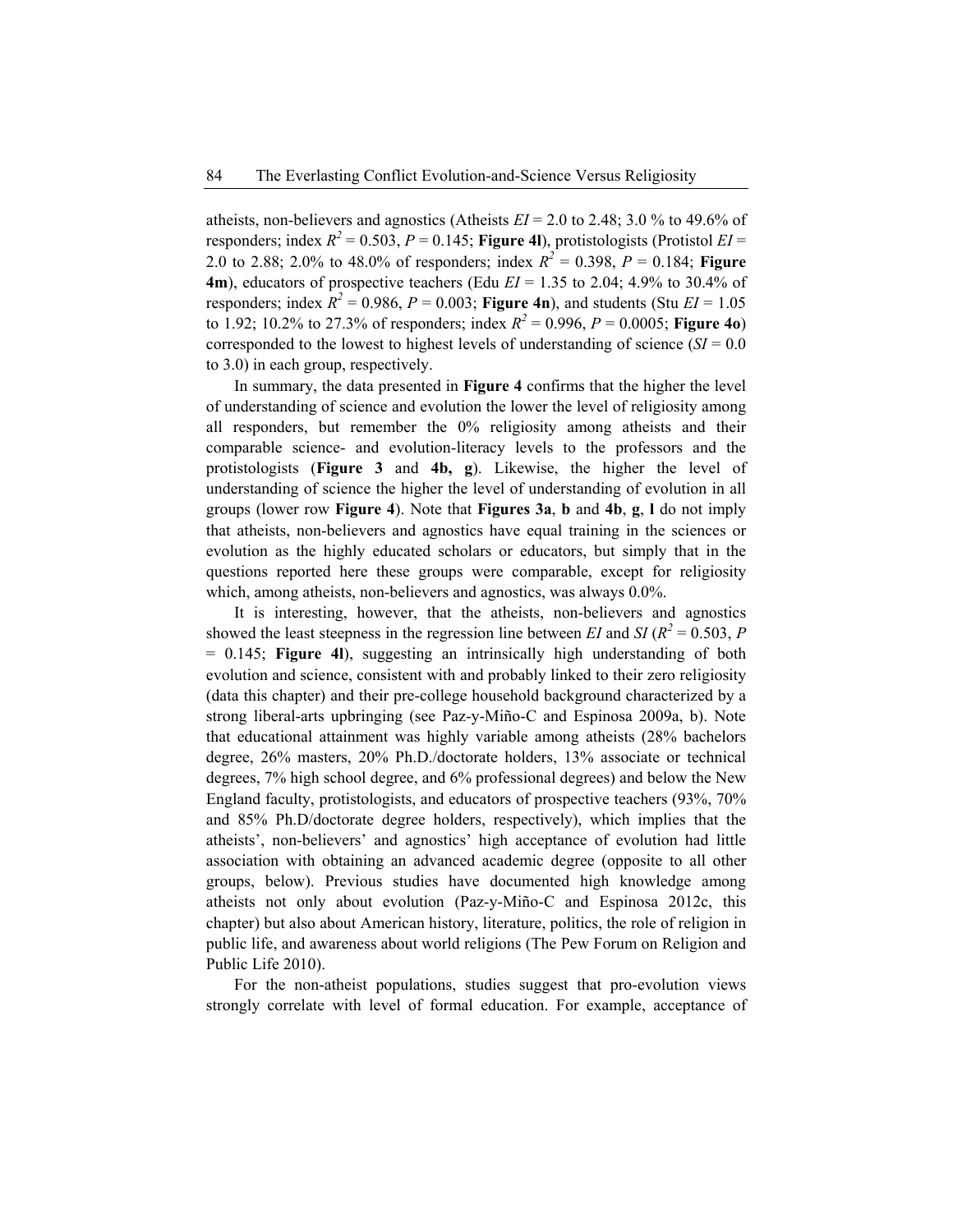evolution in the US increases from the high-school- (20/21%), to the somecollege-  $(32/41\%)$ , college-graduate-  $(52/53\%)$ , post-graduate-  $(65/74\%)$  $(N =$ NA/1,018; Brumfiel 2005; The Gallup Poll 2009), and university-professor levels (94%, data this chapter). Keep in mind that the average acceptance of evolution by the US general public is 35-40% (Brumfiel 2005; Miller et al. 2006), which coincides with the population attaining only some college education (above). Only the US post-graduates in our studies of college students, educators of prospective teachers, and research faculty have levels of acceptance of evolution comparable to or higher than the general public in other industrialized and prosperous nations like Iceland, Denmark, Sweden, France, Japan and the United Kingdom  $\approx 75$ -85%; Miller et al. 2006; see detailed discussion in Paz-y-Miño-C and Espinosa 2011a).

#### **THE VIEWS OF THE NON-RELIGIOUS**

To explore further the relationship between no-religiosity and science-andevolution literacy, we plotted *SI* and *EI* values exclusively for our subsamples of non-religious New England faculty, protistologists, educators, and students, and compared these indexes among groups and with those of the atheists' (**Figure 5**). The non-religious faculty, atheists and protistologists had statistically similar *SI* and *EI*; the non-religious educators and students had lower *SI* and *EI* scores than all groups; the statistical significance among all groups was variable and overlapping in a decreasing-index-value pattern (see details in **Figure 5**). The take-home message inferable from **Figure 5** is twofold; first, non-religious individuals in all groups scored the highest *SI* and *EI* of all responders (except for the protistologists, see below); to visualize the latter, it is important to compare **Figure 5** with **Figure 4** (emphasis on *SI* and *EI* values as function of zero *RI*); and, second, there was a steady decline in *SI* and *EI* values across groups, although not significant for faculty, atheists and protistologists, but accentuated statistically toward the educators and students (**Figure 5**). We interpret this decline as a possible effect of differential awareness about science and evolution among groups (New England faculty and protistologists as scholars versus the atheists, educators and students as non-scholars; see Paz-y-Miño-C and Espinosa 2012a for a discussion on potential differential academic training between New England faculty and educators of prospective teachers in the US). Although protistologists showed a negative relationship between *SI*/*EI* and *RI*, (similar to that of other groups, Figure 4), this association was less pronounced than that of the other groups (**Figure 4c**, **h**). We attribute this partially to the higher variability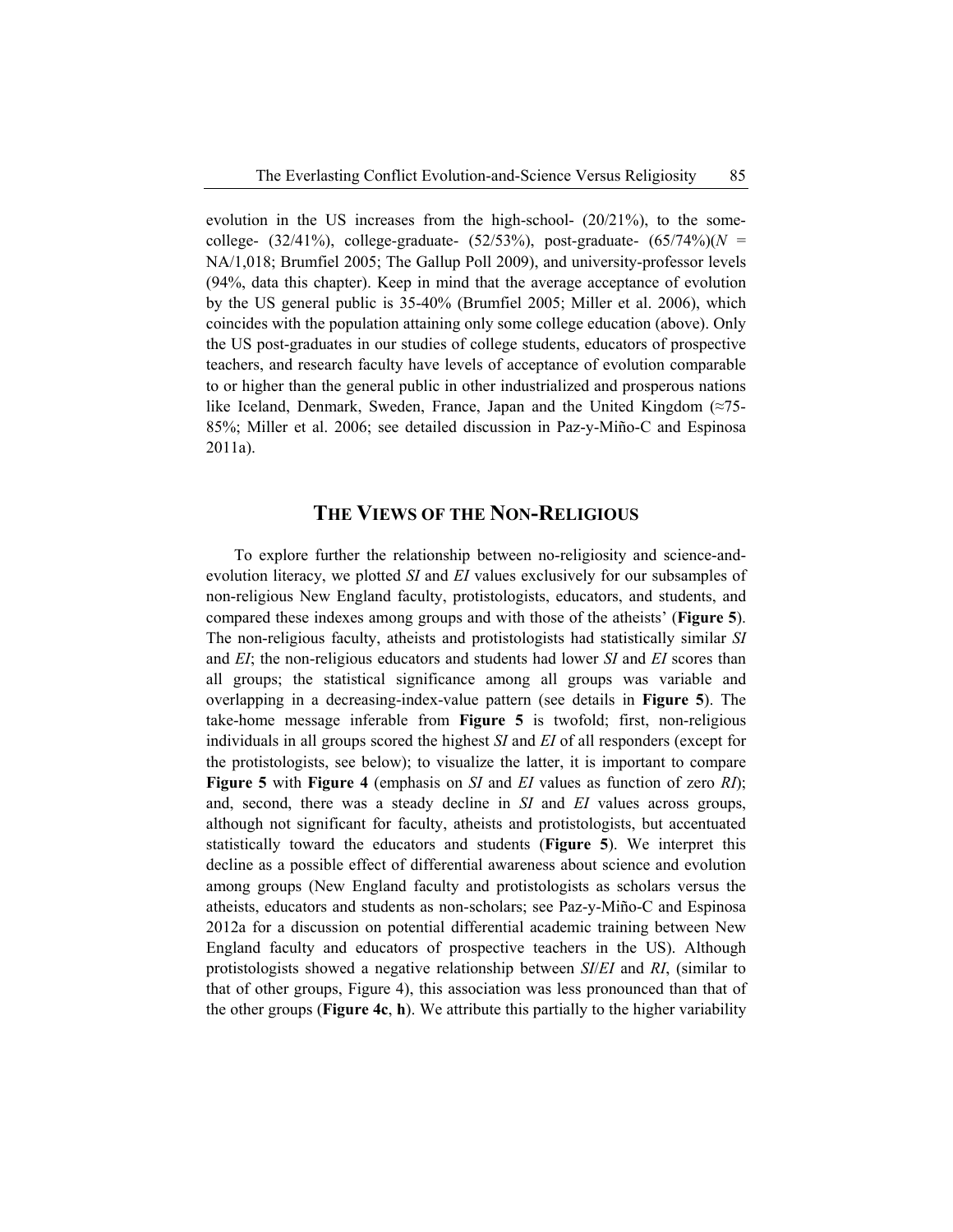in country of origin within protistologists (25 nationalities and/or place of residence) in respect to the other groups (data above), and to potential cultural differences –possibly derived from distinctive schooling systems— in perceiving the questions in the surveys (although the *SI*, *EI* and *RI* are robust parameters to assess opinions on science and evolution awareness and level of religiosity; above), but these speculations need further investigation.



Figure 5. Understanding-of-science and evolution indexes among the non-religious New England faculty (*NE Fac*), atheists, protistologists (*Protistol*), educators of prospective teachers (*Edu*) and college students (*Stu*). Black areas in circles correspond to the percentage of the non-religious in respect to the total number of individuals surveyed within groups. The center of each circle is aligned with its Science Index or Evolution Index values on the vertical axis. For Science Index Value: Kruskal-Wallis one-way ANOVA on ranks, *H* = 63.403, *df* = 4, *P*≤0.001. For Evolution Index Value: Kruskal-Wallis one-way ANOVA on ranks, *H* = 151.854, *df* = 4, *P*≤0.001. *Lowercase letters* indicate Dunn-test two-tail pair-wise comparisons *P*≤0.05. Number of non-religious individuals per group: *NE Fac*, *N* = 155; *Atheists*, *N* = 133; *Protistol*, *N* = 36; *Edu*, *N* = 146; and *Stu*, *N* = 308.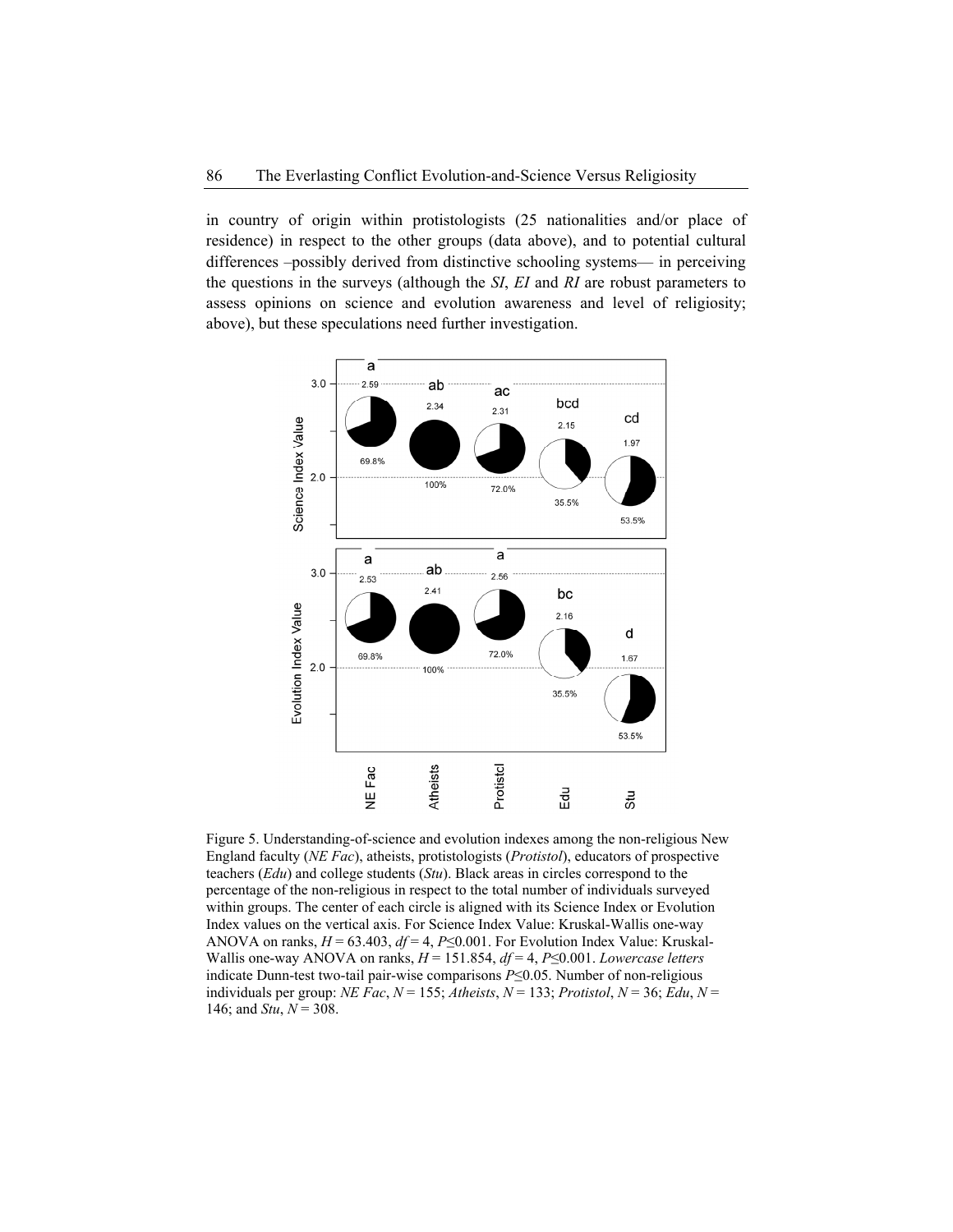

### **THE VIEWS OF THE RELIGIOUS**

Figure 6. Understanding-of-science and evolution indexes among the most religious (Religiosity Index *RI* = 3.0, see text for details) New England faculty (*NE Fac*), protistologists (*Protistol*), educators of prospective teachers (*Edu*) and college students (*Stu*). Black areas in circles correspond to the percentage of the most religious in respect to the total number of individuals surveyed within groups. The center of each circle is aligned with its Science Index or Evolution Index values on the vertical axis. For Science Index Value: Kruskal-Wallis one-way ANOVA on ranks,  $H = 4.806$ ,  $df = 3$ ,  $P = 0.187$ . For Evolution Index Value: Kruskal-Wallis one-way ANOVA on ranks,  $H = 12.169$ ,  $df = 3$ ,  $P$ = 0.007. Number of most religious individuals per group: *NE Fac*, *N* = 7; *Protistol*, *N* = 3; *Edu*, *N* = 76; and *Stu*, *N* = 71.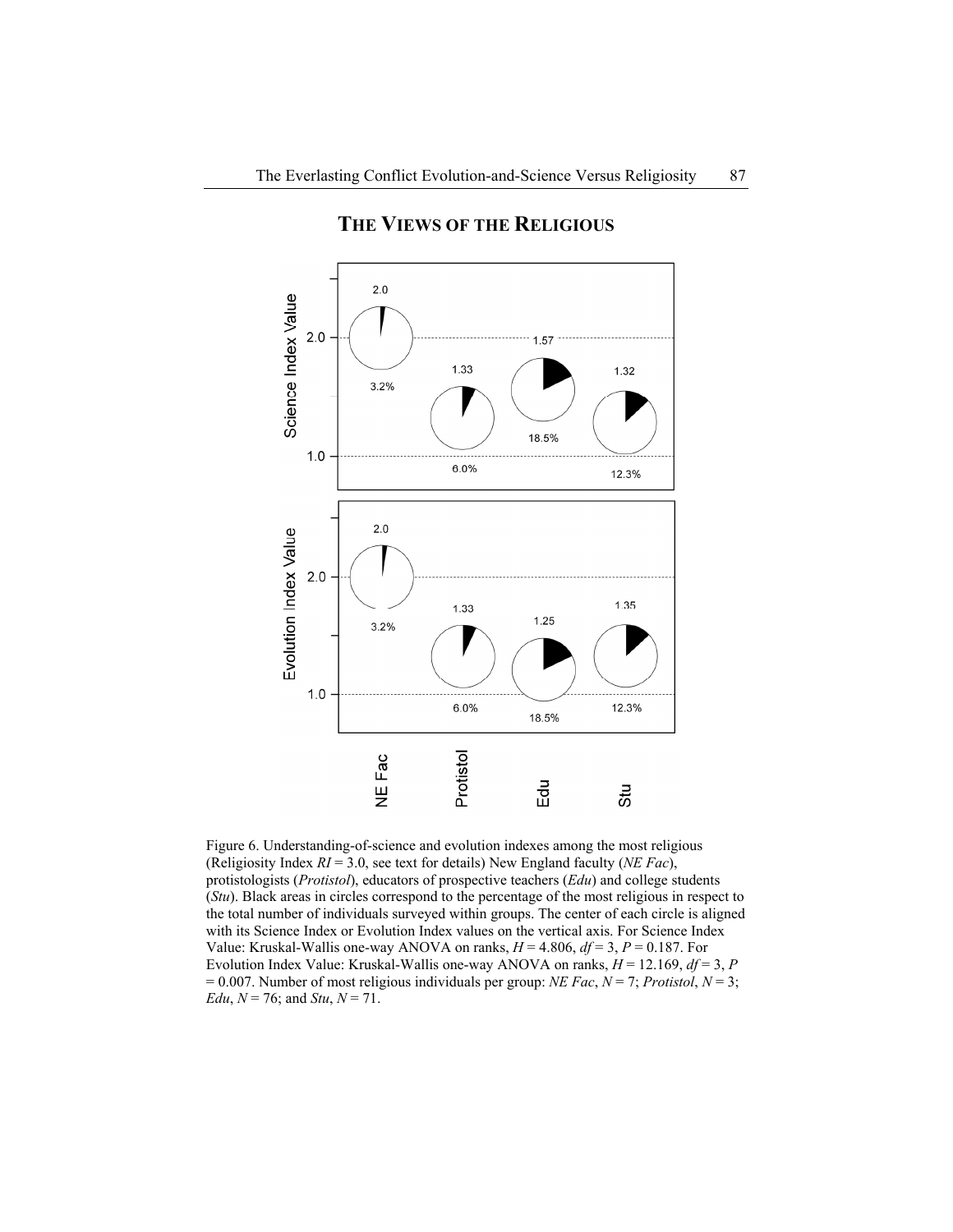To contrast the responses of the non-religious subjects (above) with those of the most religious, we plotted *SI* and *EI* values exclusively for the New England faculty, protistologists, educators, and students scoring 3.0 in their *RI* and compared these values among groups (**Figure 6**). The most religious faculty, protistologists, educators, and students had statistically indistinguishable *SI*. Although the *EI* values were significantly different between groups (Kruskal-Wallis one-way ANOVA on ranks,  $H = 12.169$ ,  $df = 3$ ,  $P = 0.007$ ; **Figure 6**), the small representation of highly religious individuals within the New England faculty (3.2%) and protistologists (6.0%) did not allow further pair wise comparisons. Note that high religiosity among educators (18.5%) and students (12.3%) was more pronounced in respect to the faculty and protistologists, and consistent with the former overall lower science and evolution literacy combined with lower acceptance of evolution than the latter (data in **Figures 2**, **3** and **4**).

# **SIGNIFICANCE OF THE SCIENCE-, EVOLUTION-, AND RELIGIOSITY- INDEXES**

The *SI*, *EI* and *RI* index patterns examined above concur with the proposal of various scholars (Bishop and Anderson 1990; Downie and Barron 2000; Trani 2004; Paz-y-Miño-C and Espinosa 2009a, b, 2011a, b, 2012a, b; but see Miller et al. 2006; Nadelson and Sinatra 2009) that the interaction between science/evolution literacy and level of religiosity influence an individual's acceptance of evolution, which is corroborated by the data compiled by us in all our studies (Paz-y-Miño-C and Espinosa 2009a, b, 2011a, b, 2012a, b, c): (1) the overall high and *open acceptance of evolution regardless of others opinions* (**Figure 2**) by the New England faculty (94%), atheists, non-believers and agnostics (93%), protistologists (92%), intermediate by the educators of prospective teachers (72%), and low by the students (63%); and (2) the observation that 90% of the atheists, 82% of the New England faculty and protistologists (high), 63% of the educators of prospective teachers (low), and 58% of the students (low) thought that evolution is definitely true (**Figure 2**).

Various studies have detected inverse correlation between religiosity/belief and acceptance of evolution (Miller et al. 2006; The Gallup Poll 2008, 2009, 2010; Nadelson and Sinatra 2009), and a positive association between evolution acceptance and scientific literacy, particularly genetics (Miller et al. 2006); however, there is some discrepancy about the association between general educational attainment and attitudes toward evolution (Miller et al. 2006;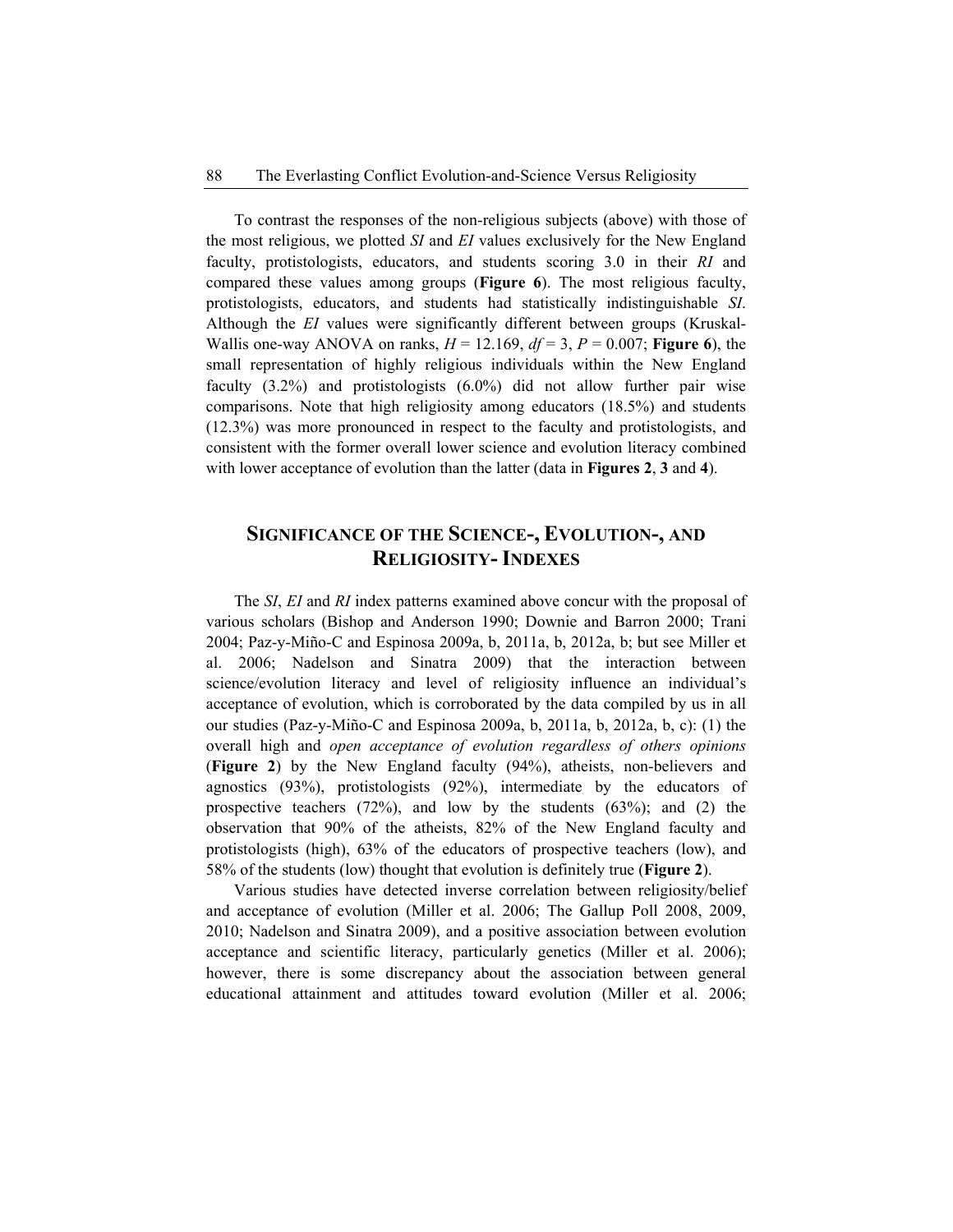Pigliucci 2007; Nehm and Schonfeld 2007) which, in our studies, is only corroborated by the atheists' data (Paz-y-Miño-C and Espinosa 2012c; this chapter). It is important to emphasize that the religiosity indexes of our samples of protistologists ( $RI = 0.46$ ), New England faculty ( $RI = 0.49$ ), students ( $RI = 0.89$ ), and educators of prospective teachers  $(RI = 1.31)$  were below the US national score  $RI = 1.40$ ,  $N = 2,026$  (The Pew Global Attitudes Project 2007), respectively, but that only protistologists and the New England faculty had levels of religiosity comparable to that of the general public in Western Europe, the lowest worldwide (The Pew Global Attitudes Project 2007; Paz-y-Miño-C and Espinosa 2011a, 2012a). Our educators of prospective teachers sampled here were statistically more religious than the students (**Figure 2**) and more religious than the Canadian general public (*RI* = 0.72; The Pew Global Attitudes Project 2007) whose overall acceptance of evolution is 58%, although 63% of East Coast Canadians accept evolution ( $N = 1,007$ ; Angus Reid Strategies 2008), which is comparable to 59% of their East Coast American counterparts (The Pew Research Center for The People & The Press 2005).

# **TRENDS OF RELIGIOSITY AMONG RESEARCHERS, EDUCATORS, AND STUDENTS**

Let us examine in more detail the contrasting levels of religiosity among the highly educated scholars, the educators, and the students; the following data has been extracted from our surveys (Paz-y-Miño-C and Espinosa 2012a, this chapter): 29% of the New England faculty, 26% of the protistologists, 51% of the educators of prospective teachers, and 37% of the students considered *religion to be very important in their lives*. Interestingly, 5% of the New England faculty, 10% of the protistologists, 15% of the educators of prospective teachers, and 25% of the students believed that *faith in God is necessary for morality*. And 17% of the New England faculty, 10% of the protistologists, 45% of the educators of prospective teachers, and 28% of the students confessed *to pray daily*.

In our previous studies (Paz-y-Miño-C and Espinosa 2012b), we have referred to the educators of prospective teachers as "hesitant to embrace evolution due to deficient understanding of science/evolution and high religiosity," and the statistics above support this assertion. Moreover, the levels of religiosity among the educators are among the highest reported for Ph.D.-educated audiences. For example, 33% of American scientists  $(N = 2.533)$  admit to believe in God (The Pew Research Center For The People & The Press 2009), in contrast to 12% of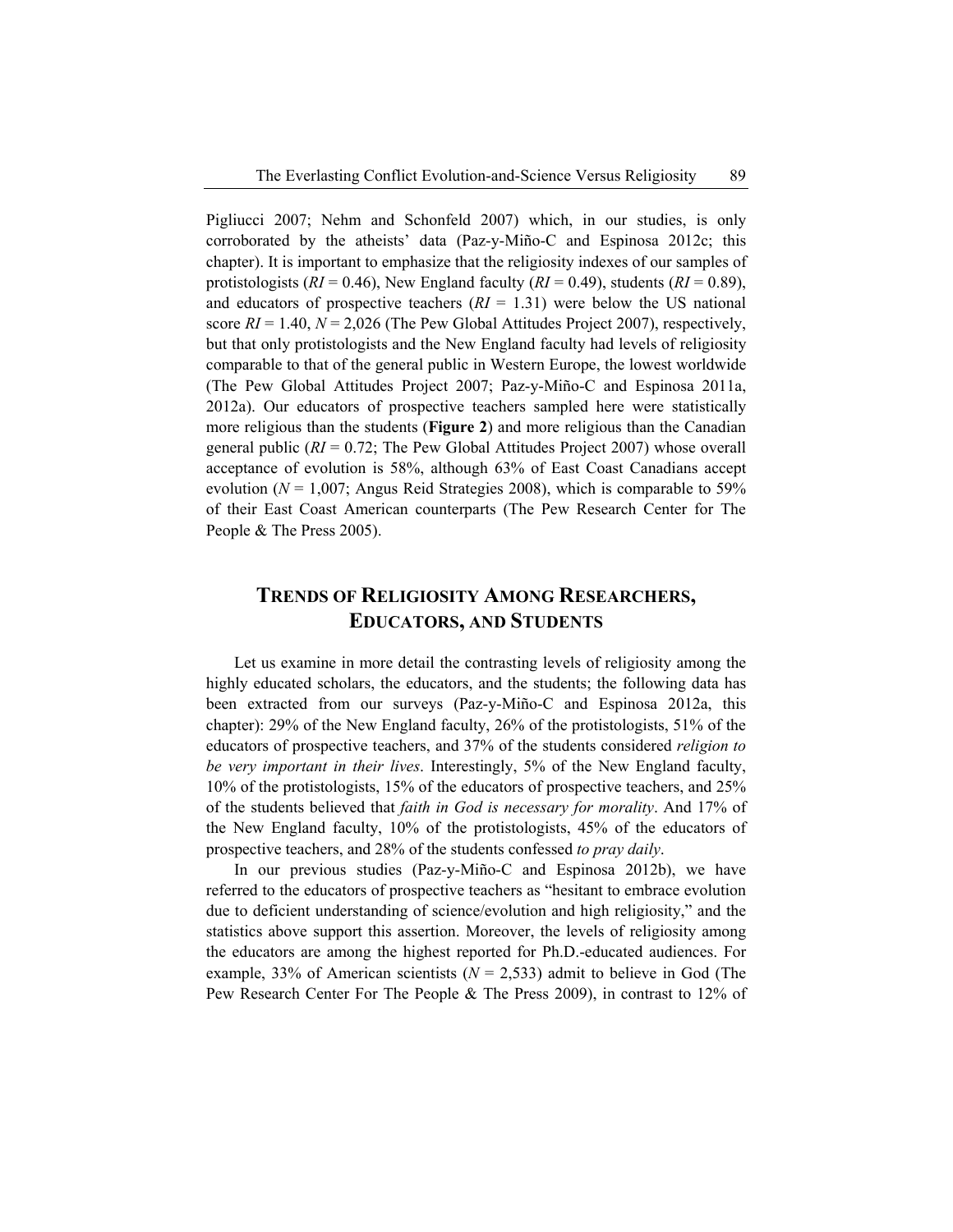"professional evolutionary scientists"  $(N = 149$  members of North American, European, United Kingdom and other countries' National Academies of Sciences; Graffin and Provine 2007) and 7% of members of the US National Academy of Science  $(N = 260)$  who believe in a personal God (Larson and Witham 1998). Two studies  $(N = 1,646$  Ecklund and Scheitle 2007;  $N = 1,417$  Gross and Simmons 2009) have documented that  $\approx$ 30% of the American professoriate (ca. 630,000 faculty teaching full-time at colleges and universities) is religious across institutions and fields, highlighting that researchers in the natural sciences (physics, biology) are less religious than their social sciences counterparts (sociology, economics, history, except psychology); our sample of educators of prospective teachers was indeed highly religious.

# **WORLD VIEWS ABOUT EVOLUTION IN THE CONTEXT OF RELIGIOSITY**

We have previously stated that based on current scientific evidence, 100% of all people should accept the *concept of evolution* (Paz-y-Miño-C and Espinosa 2012c). However, only 41% of adults worldwide  $(24 \text{ countries}, N = 18,829)$ accept evolution, and they do it under the premise that a deity created humans; 31% do not know who to trust in matters of evolution, neither scientists or spiritualists; and 28% are strict creationists who believe in religious scriptures concerning the origin of our universe and of humans (e.g. *Genesis*: the creation of the universe by God a few thousand years ago = *Young Earth Creationists*), and explicitly reject the fact that humans are apes (IPSOS 2011).

Among the 41% (above) of citizens who accept evolution conditionally (i.e. they think that the evolutionary process is true but humans were specially created), the range of opinions by nation is evident  $(r = 7-68\%)$ . Among the top countries are Sweden (68%), Germany (65%), China (64%), Japan (60%), and Great Britain and France (55%). In the middle are Spain (53%), Australia (51%), Canada (45%), South Korea (41%), Italy (40%) and Argentina (37%). And in the bottom are Mexico (34%), US (28%), Russia (26%), Brazil (22%), Turkey (19%), Indonesia (11%) and Saudi Arabia (7%)(not all countries listed here; for details see IPSOS 2011).

Among the 28% of creationists (above) who believe in religious scripture and emphasize --wrongly-- that humans cannot possibly be apes, the range of views by nation is conspicuous ( $r = 8-75\%$ ). Among the top countries are Saudi Arabia (75%), Turkey (60%), Indonesia (57%), Brazil (47%), US (40%), Russia (34%)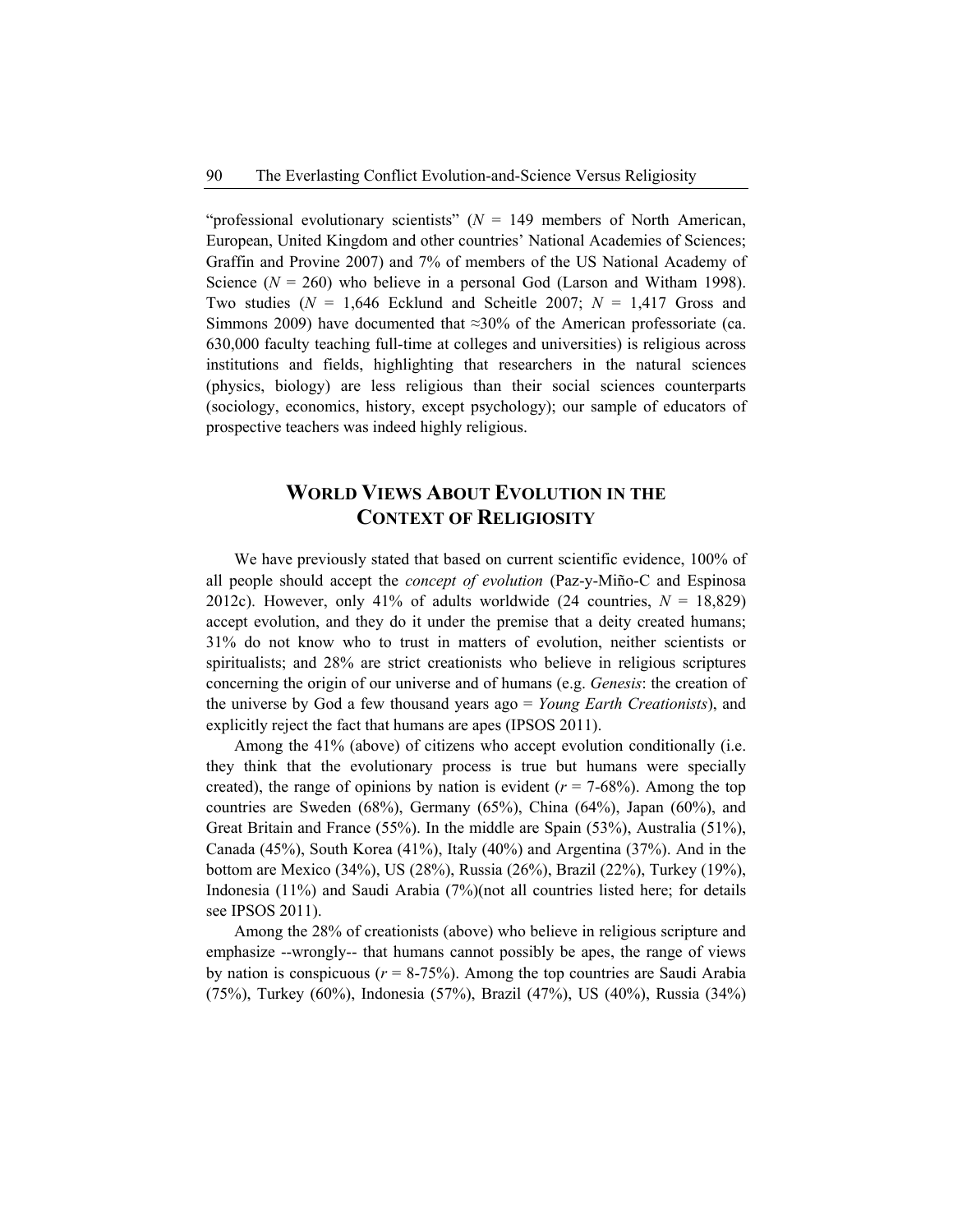and India (33%). In the middle are Mexico (32%), South Korea (24%), Canada (22%), Italy (21%) and Australia (15%). And in the bottom are Germany (12%), Great Britain (12%), China and Japan (11%), France (9%) and Belgium (8%)(not all countries listed here; for details see IPSOS 2011).

Public acceptance of evolution is particularly high among prosperous nations (e.g. Sweden, Germany, Belgium, Japan, France, Great Britain, data above; see also Miller et al. 2006), except for the US where only one in three adults thinks evolution is true (IPSOS 2011; Miller et al. 2006). In fact, the US is the only outlier, among other wealthy nations (i.e. per capita Gross Domestic Product GDP  $\approx$  \$50,000), whose level of religiosity is much higher (1.4 versus 0.6 in the scale of *RI* from 0 to 3, see above) than its Eastern and Western European counterparts (The Pew Global Attitudes Project 2007); and, as we have demonstrated in this chapter, level of religiosity is negatively associated with acceptance of evolution in our five samples (see also Paz-y-Miño-C and Espinosa 2012a, b). Furthermore, national polls conducted in the US, report that frequency of religious practices correlates negatively with acceptance of evolution: 24% among weekly churchgoers versus 71% for seldom or never  $(N = 1,007)$ ; The Gallup Poll 2007).

Geographically, world Christians in six continents (North America 30%; South America 30%; Europe and Great Britain 50%; Asia 30%; Africa 25%; and Australia 30%; data extracted from Wilson 2010) accept evolution more than Muslims in Turkey (19-22%), Indonesia (11-16%), Pakistan (14%), Malaysia (12%) and Egypt (8%), except for Kazakhstan (38%)(data extracted from IPSOS 2011 and Hameed 2008). But what is crucial to deduce from these international trends is that religiosity, all over the world, interferes with acceptance of evolution, and that the negative correlation between religiosity and science/evolution literacy is inherent to their incompatible nature: supernatural causation versus empirical reality. We acknowledge, of course, that societal interactions between science/evolution and religiosity, as much as between science broadly defined and ideology, are complex, multi factorial, variable in a spatio-temporal context, and subject to public policy, demographics, law and socio-economic change (Lerner 2000; Moore 2002, 2004; Gross et al. 2005; Apple 2008; Miller and Pennock 2008; Berkman and Plutzer 2009, 2011; Ecklund and Park 2009; Padian and Matzke 2009; Matzke 2010; Wexler 2010; Paz-y-Miño-C and Espinosa 2011a, b). For example, opposition to evolution in the US resides in specific measurable cultural factors: religious beliefs, pro-life beliefs, and political ideology account for most of the variance against evolutionary views (total nine independent variables), which differ distinctly between the US ( $R^2$  = 0.46 total effects) and Europe ( $R^2 = 0.18$  total effects; Miller et al. 2006; Miller and Pennock 2008; see The Pew Forum on Religion & Public Life 2008 for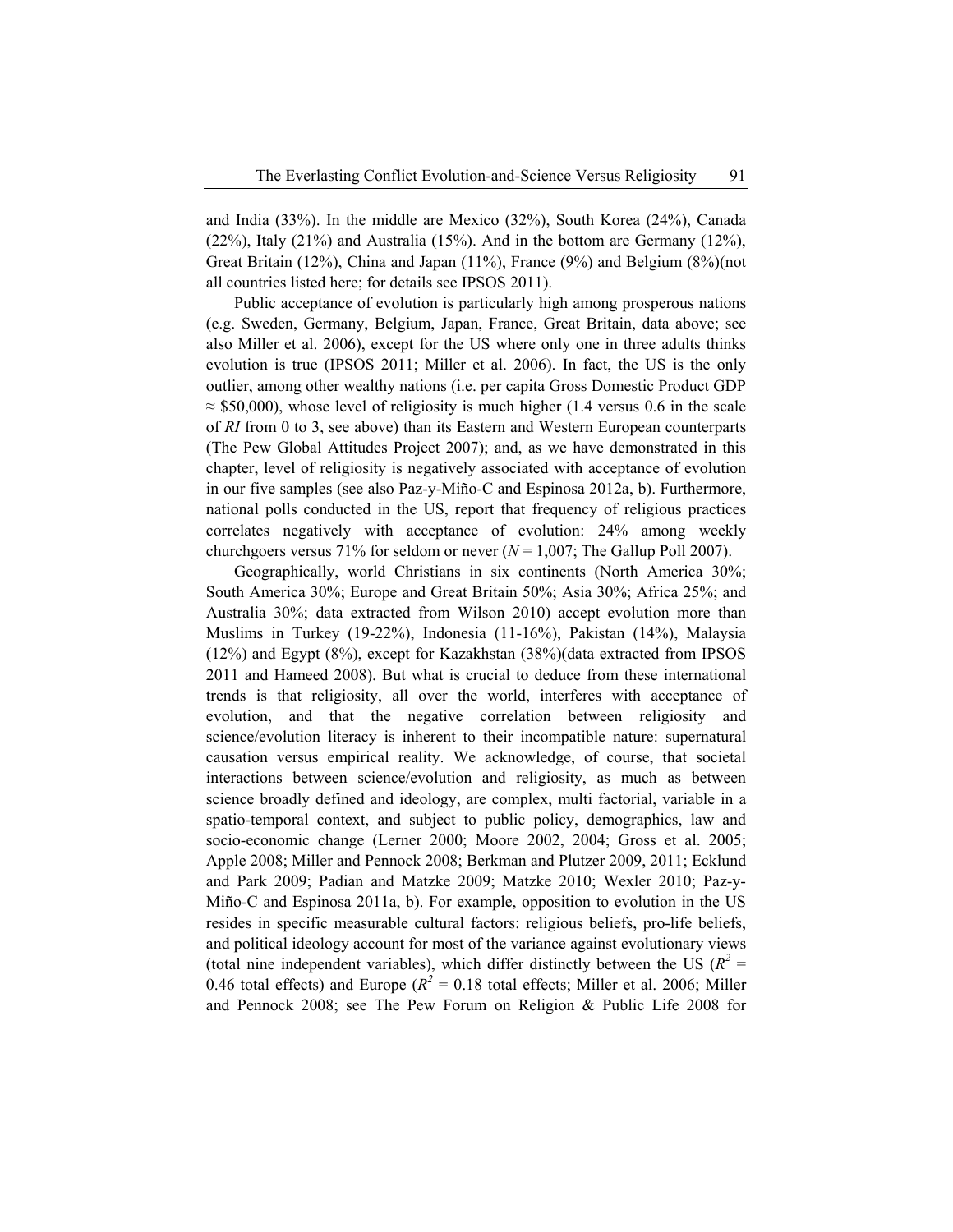detailed statistics on the relationship between religious affiliations and pro-life beliefs, political ideology, and evolution). Conservative, religious and pro-life republicans in the US accept evolution less than progressive liberals and independents (30% versus 60%, respectively,  $N = 1,007$ ; The Gallup Poll 2007).

#### **CONCLUSION**

Harmonious coexistence between science/evolution and religion is illusory. They are destined to interact in conflict due to the inherent incompatibility between scientific rationalism/empiricism and the belief in supernatural causation. Societies, therefore, will struggle, indefinitely, to achieve long-lasting camaraderie between science and religion. If *co-persisting* in the future, the relationship between science and religion will fluctuate between moderate and intense antagonism.

#### **REFERENCES**

- Angus Reid Strategies. (2008). Canadians believe human beings evolved over millions of years. *http://www.angus-reid.com/wp-content/uploads/archivedpdf/2008.08.05\_Origin.pdf*.
- Apple, M. W. (2008). Evolution versus creationism in education. *Educational Policy*, 22, 327-335.
- Berkman, M. B. & Plutzer, E. (2009). Scientific expertise and the culture war: public opinion and the teaching of evolution in the American states. *Perspective on Politics*, 7, 485-499.
- Berkman, M. B. & Plutzer, E. (2011). Defeating creationism in the courtroom, but not in the classroom. *Science*, 331, 404-405.
- Bishop, B. A. & Anderson, C. W. (1990). Student conceptions of natural selection and its role in evolution. *Journal of Research in Science Teaching*, 27, 415- 427.
- Branch, G., Scott, E. C. & Rosenau, J. (2010). Dispatches from the evolution wars: shifting tactics and expanding battlefields. *Annual Reviews in Genomics and Human Genetics*, 11, 317-338.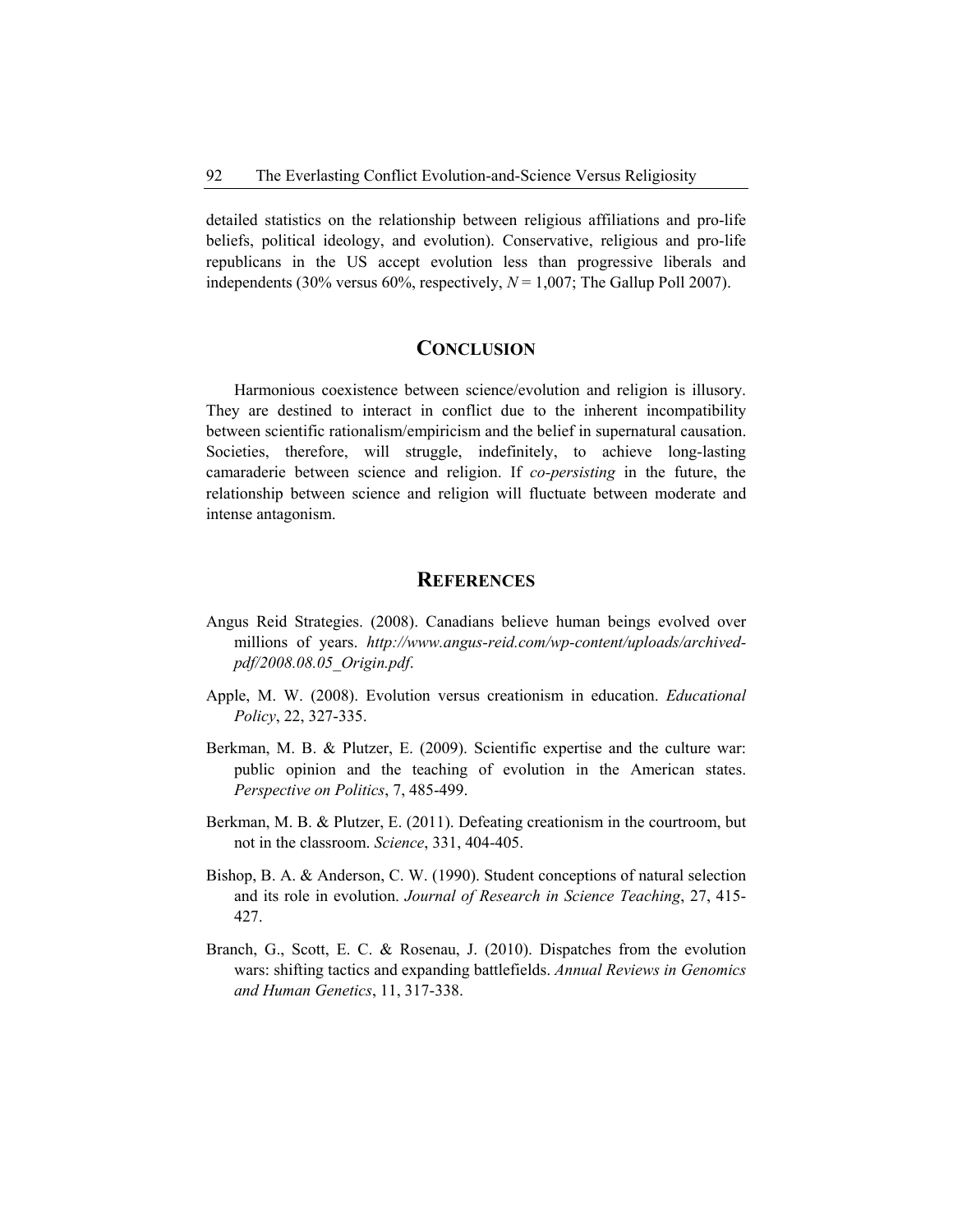- Brumfiel, G. (2005). Who has designs on your students' minds? *Nature*, 434, 1062-1065.
- Cornish-Bowden, A. & Cárdenas, M. L. (2007). The threat from creationism to the rational teaching of biology. *Biological Research*, 40, 113-122.
- Coyne, J. A. (2009). *Why evolution is true*. New York, NY: Viking.
- Dawkins, R. (2009). *The greatest show on earth: The evidence for evolution*. New York, NY: Free Press.
- Downie, J. R. & Barron, N. J. (2000). Evolution and religion: attitudes of Scottish first year biology and medical students to the teaching of evolutionary biology. *Journal of Biological Education*, 34, 140-146.
- Ecklund, E. H. & Scheitle, C. P. (2007). Religion among academic scientists: distinctions, disciplines, and demographics. *Social Problems*, 54, 289-307.
- Ecklund, E. H. & Park, J. Z. (2009). Conflict between religion and science among academic scientists? *Journal for the Scientific Study of Religion*, 48, 276-292.
- Forrest, B. C. & Gross, P. R. (2007a). Biochemistry by design. *Trends in Biochemical Sciences*, 32, 301-310.
- Forrest, B. C. & Gross, P. R. (2007b). *Creationism's Trojan horse: The wedge of intelligent design*. New York: Oxford University Press.
- Forrest, B. (2010). It's déjà vu all over again: the intelligent design movement's recycling of creationist strategies. *Evolution, Education, and Outreach*, 3, 170-182.
- Gould, S. J. (1999). *Rocks of ages*. New York, NY: Ballantine Books.
- Graffin, G. W. & Provine, W. B. (2007). Evolution, religion and free will. *American Scientist*, 95, 294-297.
- Gross, N. & Simmons, S. (2009). The religiosity of American college and university professors. *Sociology of Religion*, 70, 101-129.
- Gross, P. R., Goodenough, U., Haack, S., Lerner, L. S., Schwartz, M. & Schwartz, R. (2005). *The state of state science standards*. Washington DC: Thomas B. Fordham Institute.
- Hameed, S. (2008). Bracing for Islamic creationism. *Science*, 322, 1637-1638.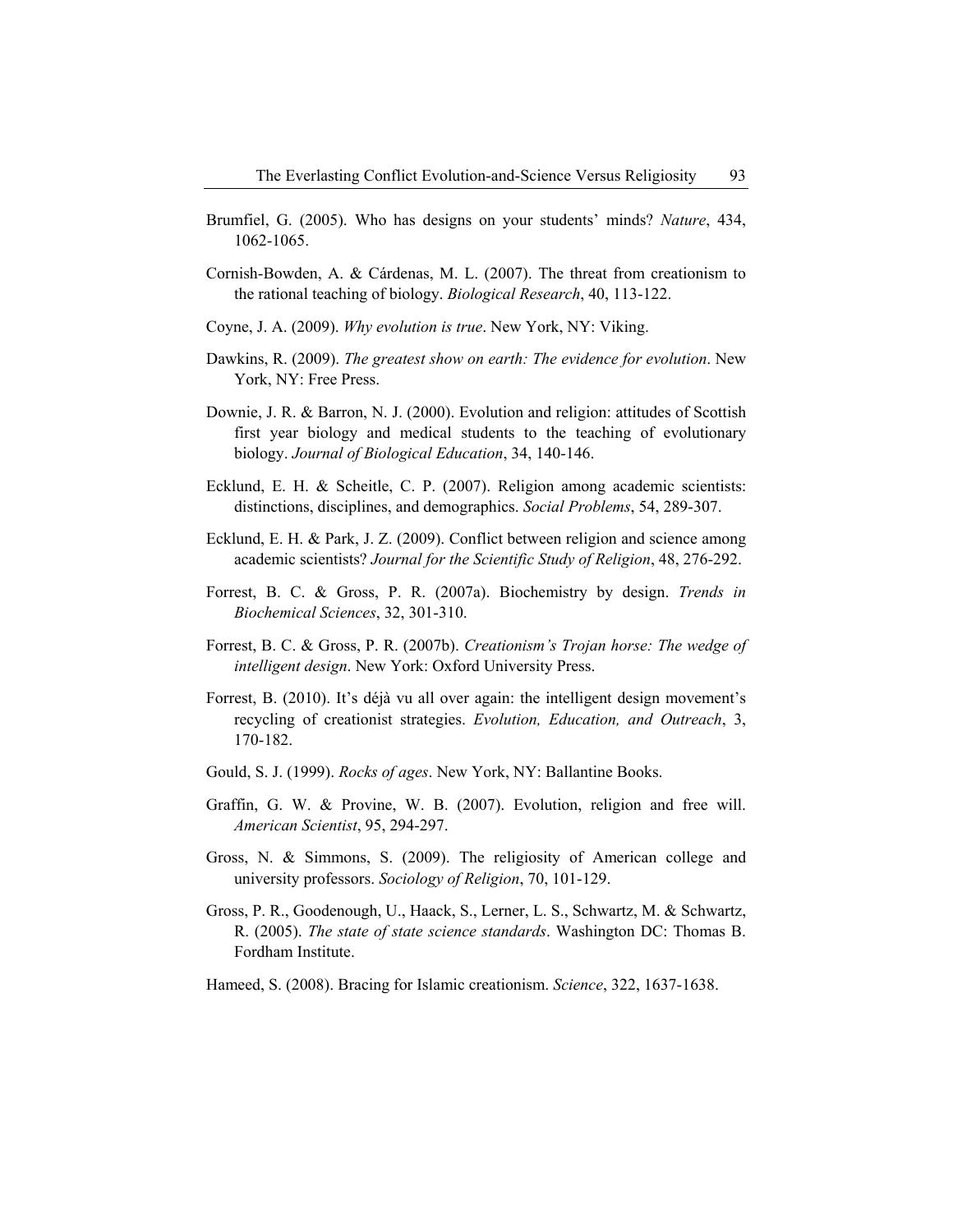- IPSOS. (2011). Supreme being, the afterlife, and evolution. *http://www.ipsosna.com/news-polls/pressrelease.aspx?id=5217.*
- Krauss, L. M. (2010). Cosmic evolution. *Evolution, Education, and Outreach*, 3**,**  193-197.
- Kitzmiller et al. versus Dover Area School District et al. (2005). *http://www.pamd.uscourts.gov/kitzmiller/kitzmiller\_342.pdf*.
- Larson, E. J. & Witham, L. (1998). Leading scientists still reject God. *Nature*, 394, 313.
- Lerner, L. S. (2000). *Good science, bad science: teaching evolution in the States.* Washington DC: The Thomas B. Fordham Foundation.
- Matzke, N. J. (2010). The evolution of creationist movements. *Evolution, Education, and Outreach*, 3, 145-162.
- Mayr, E. (2001). *What evolution is*. New York, NY: Basic Books.
- Miller, J. D., & Pennock, R. T. (2008). Science education and religion in America in the  $21<sup>st</sup>$  century: holding the center. In A. Keysar, & B. A. Kosmin (Eds), *Secularism and science in the 21<sup>st</sup> century* (pp. 9-32). Harford, MA: Institute for the Study of Secularism in Society and Culture.
- Miller, J. D., Scott, E. C. & Okamoto, S. (2006). Public acceptance of evolution. *Science*, 313, 765-766.
- Miller, K. R. (2007). Falling over the edge. *Nature*, 447, 1055-1056.
- Miller, K. R. (2008). *Only a theory: Evolution and the battle for America's soul*. New York, NY: Viking Penguin.
- Moore, R. (2002). Teaching evolution: do state standards matter? *BioScience*, 52, 378-381.
- Moore, R. (2004). How well do biology teachers understand the legal issues associated with the teaching of evolution? *BioScience*, 54, 860-865.
- Nadelson, L. S. & Sinatra, G. M. (2009). Educational professionals' knowledge and acceptance of evolution. *Evolutionary Psychology*, 7, 490-516.
- Nehm, R. H. & Schonfeld, I. S. (2007). Does increasing biology teacher knowledge of evolution and the nature of science lead to greater preference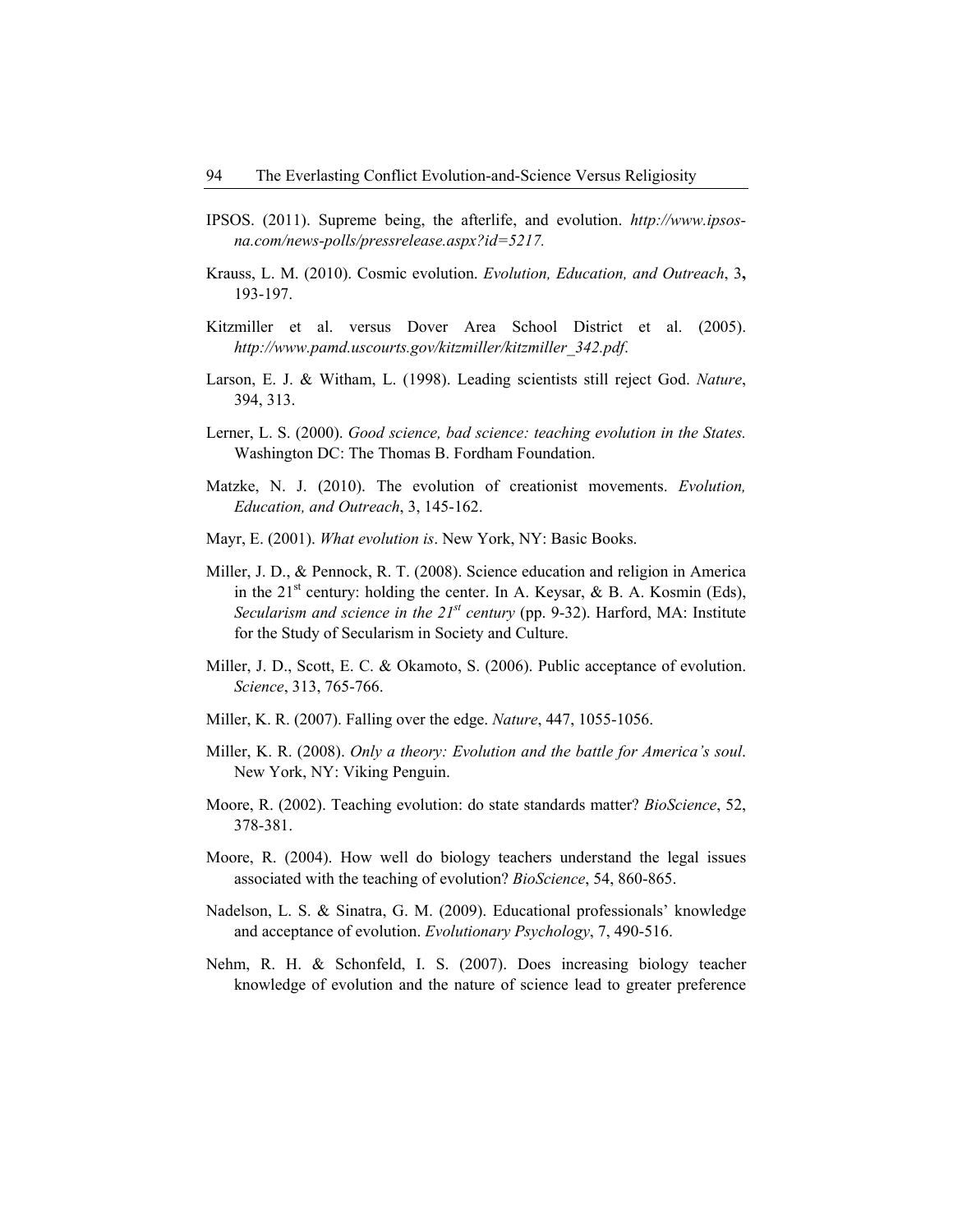for the teaching of evolution in schools? *Journal of Science Teacher Education*, 18, 699-723.

- Padian, K. (2009). The evolution of creationists in the United States: Where are they now, and where are they going? *Comptes Rendus Biologies*, 332, 100- 109.
- Padian, K. & Matzke, N. (2009). Darwin, Dover, 'Intelligent Design' and textbooks. *Biochemistry Journal*, 417, 29-42.
- Paz-y-Miño-C., G. & Espinosa, A. (2009a). Assessment of biology majors versus non-majors views on evolution, creationism and intelligent design. *Evolution, Education and Outreach*, 2, 75-83.
- Paz-y-Miño-C., G. & Espinosa, A. (2009b). Acceptance of evolution increases with student academic level: a comparison between a secular and a religious college. *Evolution, Education, and Outreach*, 2, 655-675.
- Paz-y-Miño-C. G. & Espinosa, A. (2010). Using horizontal gene transfer and common descent to depict evolution and contrast it with common design. *Journal of Eukaryotic Microbiology*, 57, 11-18.
- Paz-y-Miño-C., G. & Espinosa, A. (2011a). New England faculty and college students differ in their views about evolution, creationism, intelligent design, and religiosity. *Evolution, Education, and Outreach*, 2, 323-342.
- Paz-y-Miño-C., G. & Espinosa, A. (2011b). On the theory of evolution versus the concept of evolution: three observations. *Evolution, Education, and Outreach*, 2, 308-312.
- Paz-y-Miño-C, G., Espinosa A. & Bai, C. (2011). The Jackprot Simulation couples mutation rate with natural selection to illustrate how protein evolution is not random. *Evolution, Education and Outreach*, 4, 502-514.
- Paz-y-Miño-C., G. & Espinosa, A. (2012a). Introduction: Why people do not accept evolution? *Journal of Eukaryotic Microbiology*, 59, 101-104.
- Paz-y-Miño-C., G. & Espinosa, A. (2012b). Educators of prospective teachers hesitate to embrace evolution due to deficient understanding of science/evolution and high religiosity. *Evolution, Education, and Outreach*, DOI: 10.1007/s12052-011-0383-9.
- Paz-y-Miño-C., G. & Espinosa, A. (2012c). Atheists knowledge about science and evolution. *Secular World*, 8, 33-36.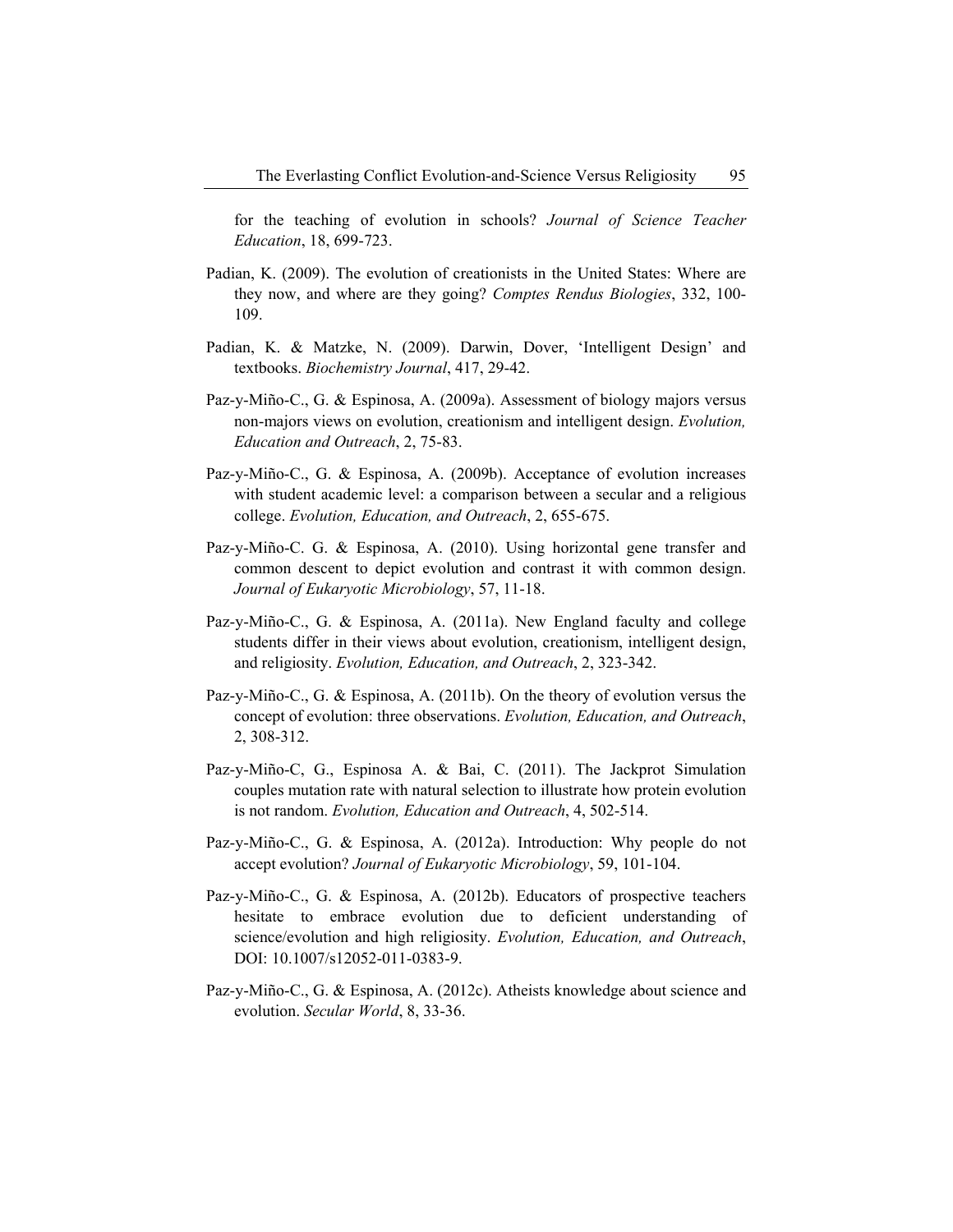- Pennock, R. T. (2001). *Intelligent Design Creationism and its Critics*. Cambridge, MA: Massachusetts Institute of Technology.
- Petto, A. J. & Godfrey, L. R. (2007). *Scientists confront intelligent design and creationism*. New York, NY: W. W. Norton and Company.
- Phy-Olsen, A. (2010). *Evolution, Creationism, and Intelligent Design: Historical Guides to Controversial Issues in America*. Santa Barbara, CA: Greenwood.
- Pigliucci, M. (2007). The evolution-creation wars: why teaching more science just is not enough. *McGill Journal of Education*, 42, 285-306.
- Scott, E. C. (2009). *Evolution vs. creationism: An introduction*. Westport, MA: Greenwood Press.
- The Gallup Poll. (2007). Majority of Republicans Doubt Theory of Evolution. *http://www.gallup.com/poll/27847/Majority-Republicans-Doubt-Theory-Evolution.aspx.*
- The Gallup Poll. (2008). Evolution, creationism, intelligent design. *http://www.gallup.com/poll/21814/Evolution-Creationism-Intelligent-Design.aspx.*
- The Gallup Poll. (2009). On Darwin's Birthday, Only 4 in 10 Believe in Evolution. *http://www.gallup.com/poll/114544/xDarwin-Birthday-Believe-Evolution.aspx.*
- The Gallup Poll. (2010). Four in 10 Americans believe in strict creationism. *http://www.gallup.com/poll/145286/Four-Americans-Believe-Strict-Creationism.aspx.*
- The Gallup Poll. (2012). State of the States: Mississippi is most religious US state. *http://www.gallup.com/poll/153479/mississippi-religious-state.aspx#1.*
- The Pew Global Attitudes Project. (2007). World publics welcome global trade but not immigration. Washington D. C. *http://pewglobal.org/files/pdf/258.pdf.*
- The Pew Research Center For The People & The Press. (2005). Public divided on origins of life: religion a strength and weakness for both parties. Washington DC. *http://people-press.org/reports/pdf/254.pdf.*
- The Pew Research Center For The People & The Press. (2009). Scientific achievements less prominent than a decade ago: public praises science;